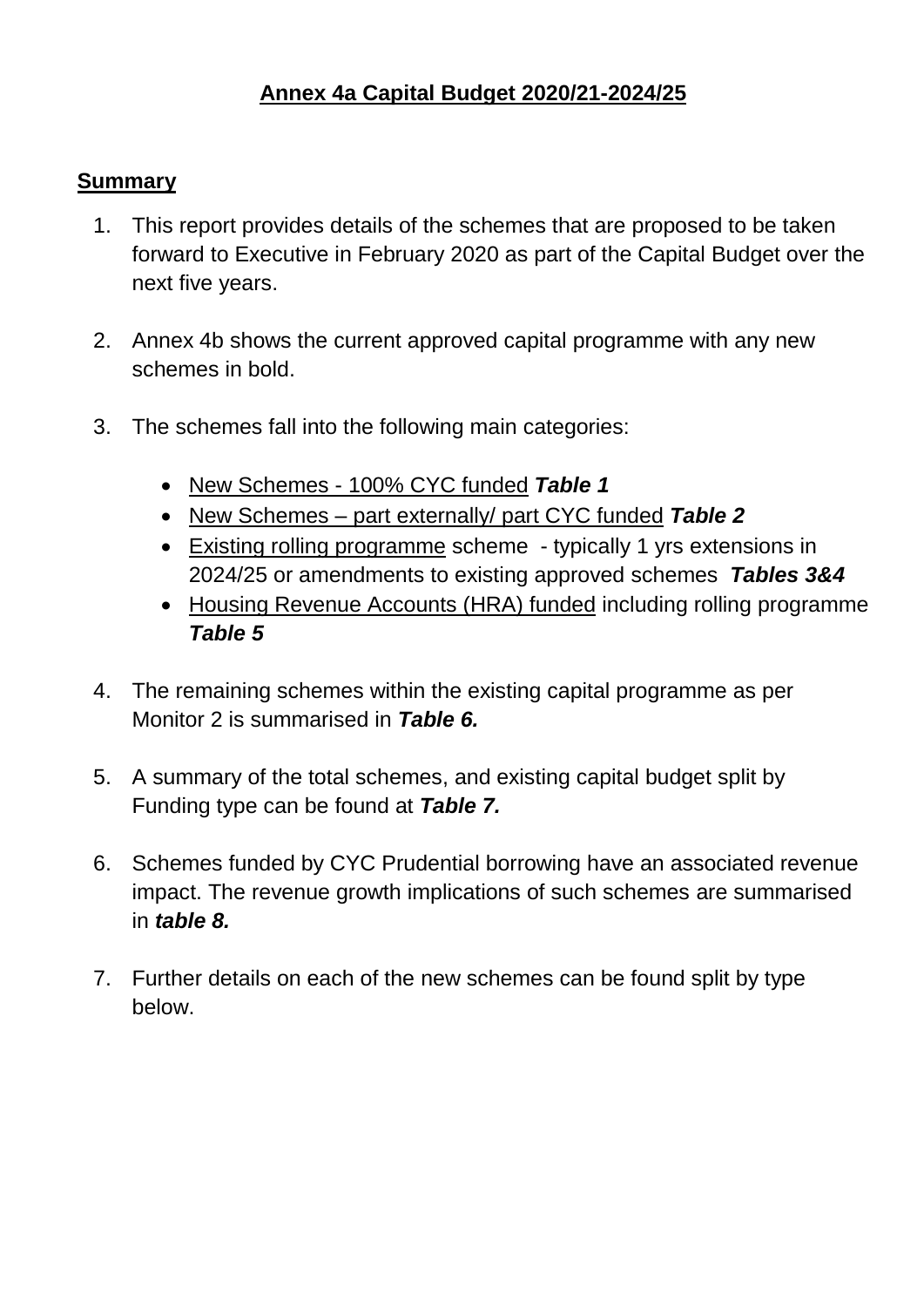**New Schemes** *(Table 1 all requesting funding through corporate prudential borrowing)*

| 20/21 | 21/22 | 22/23          | 23/24 | 24/25 | Total |
|-------|-------|----------------|-------|-------|-------|
| £000  | £000  | £000           | £000  | £000  | £000  |
| 100   | 100   | $\blacksquare$ |       |       | 200   |

8. **Proof of concept for robotics & AI within social care**

9. Robotics has been suggested as a way to help improve the quality of social care in the UK and to manage increasing pressures on services. Robotics is a broad field covering different aspects of the use of robots that can operate with varying levels of autonomy and machine learning technologies. Using robotics could reduce social care costs by enabling residents to stay in their homes longer, preventing hospitalisation through falls and reducing staffing costs by automating a greater number of tasks. This scheme proposes a 18 month proof of concept for a select number of robotics within adult social care. A number of Internet of Things (IoT) trials are happening across the council, and York has the opportunity to become a leading provider in this area with sensors and robotics within adult social care.

# 10. **Access Control Asset Replacement**

| 20/21 | 21/22 | 22/23          | 23/24          | 24/25 | <b>Total</b> |
|-------|-------|----------------|----------------|-------|--------------|
| £000  | £000  | £000           | £000           | £000  | £000         |
| 230   |       | $\blacksquare$ | $\blacksquare$ |       | 230          |

- 11. This scheme consists of a replacement of the access control measures at Bishophill. The existing access control system (rising bollards) is life-expired and has irreparably failed. This has limited access to the area for residents who previously used this access point.
- 12. Feasibility work has already been undertaken to determine the best solution for this location. Options considered include installing a like-for-like replacement of rising bollards; removal of restrictions and improvements to public realm; and a partial closure with varied access restrictions. The final solution will be subject to a decision by the Executive Member for Transport.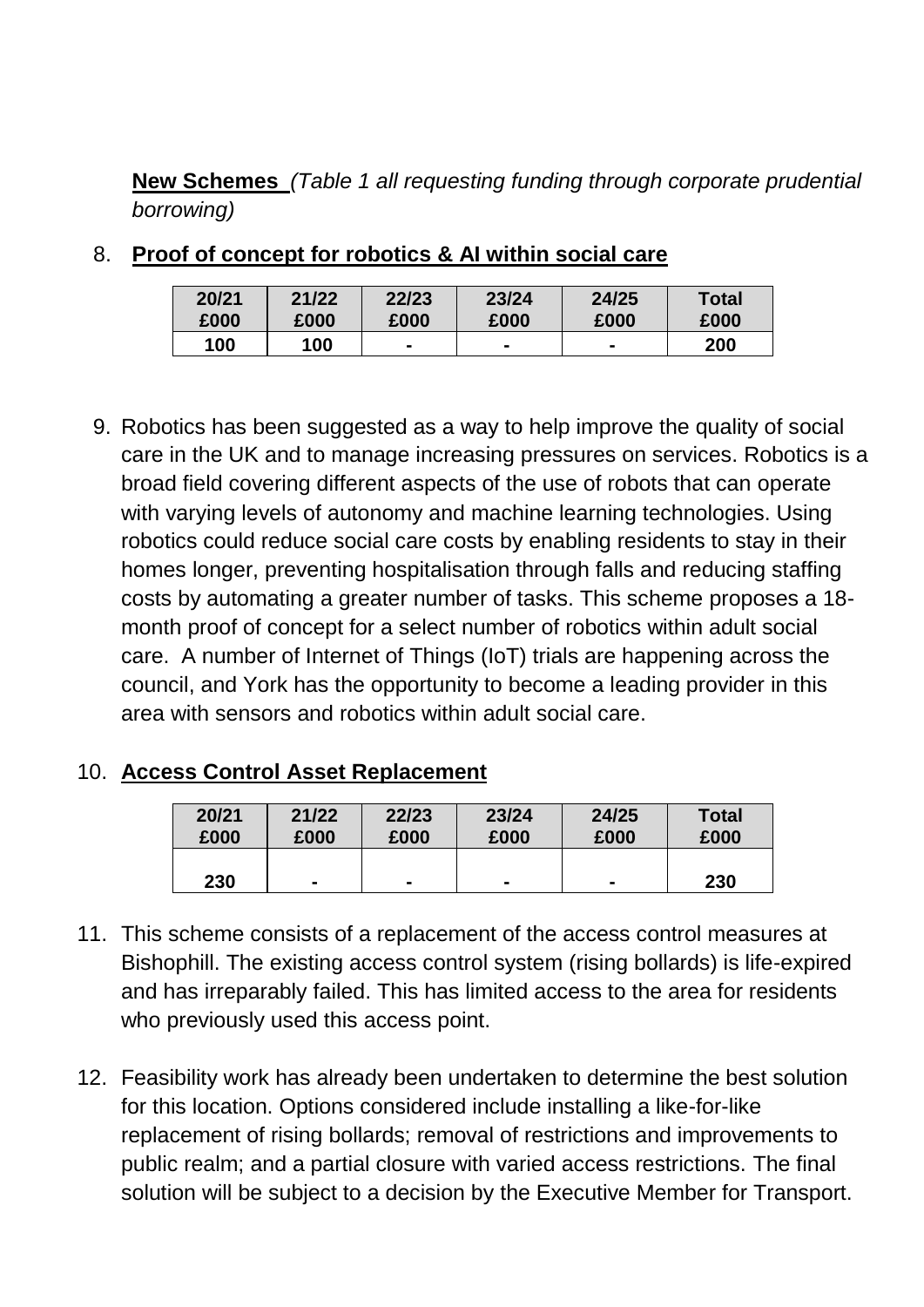13. These funds will cover the capital costs of undertaking the civil construction, technology installation, archaeological related tasks, as well as the project management costs associated with implementation. If the chosen solution includes a technology element (rising bollards) there will be a requirement to procure a maintenance contract to ensure continued operation for the life of the asset.

# 14. **Adaptions to Foster Carer Homes**

| 20/21 | 21/22          | 22/23          | 23/24          | 24/25          | <b>Total</b> |
|-------|----------------|----------------|----------------|----------------|--------------|
| £000  | £000           | £000           | £000           | £000           | £000         |
| 100   | $\blacksquare$ | $\blacksquare$ | $\blacksquare$ | $\blacksquare$ | 100          |

15. This scheme relates to "connected carers" where relatives take on care for a child within their extended family. This funding will allow any necessary adaptations to be made to a home to enable a child or young person to be accommodated with family members instead of being placed in a foster or other care home.

# 16. **Improving School Accessibility**

| 20/21 | 21/22          | 22/23 | 23/24 | 24/25 | <b>Total</b> |
|-------|----------------|-------|-------|-------|--------------|
| £000  | £000           | £000  | £000  | £000  | £000         |
| 500   | $\blacksquare$ |       |       |       | 500          |

- 17. The scheme is designed to address accessibility issues in York maintained schools that are operating in historic buildings and are unable to meet their responsibilities under the Equality Act, 2010. If left unaddressed the local authority is likely to be subject to discrimination claims from the families of children with special educational needs and/or disabilities who may be unable to access the school of their choice.
- 18. This is subject to a further report being brought back to Executive later in the year setting out the detailed proposals of the scheme.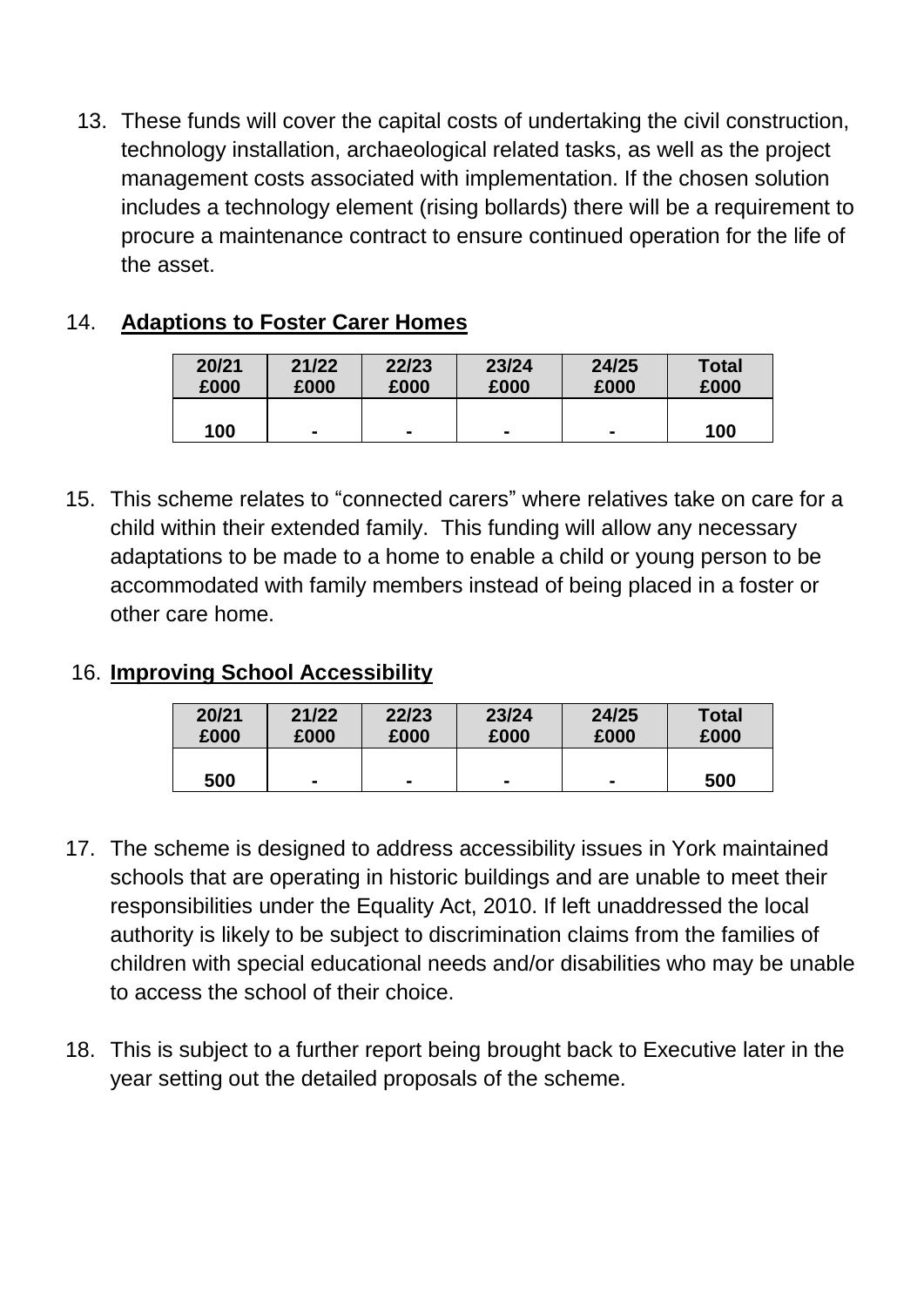#### 19. **Registry office Phase 2 refurbishment**

| 20/21 | 21/22 | 22/23 | 23/24 | 24/25 | Total |
|-------|-------|-------|-------|-------|-------|
| £000  | £000  | £000  | £000  | £000  | £000  |
| 80    |       |       |       |       | 80    |

- 20. Phase 1 of the Register Office refurbishment was completed in March 2018 but has left it with some areas unmodernised. Changes were made to make better use of the space to accommodate staff and to improve facilities for our customers who use the Register Office for ceremonies and to register life events.
- 21. The larger of our ceremony rooms was unchanged and is now looking tired compared to the refurbished rooms. The toilet facilities have not been updated, do not reflect the high standard expected from a respected ceremony venue and have prompted several negative comments. A number of repairs have had to be carried out leaving the facilities temporarily unavailable on occasion. In addition, the facilities in the interview rooms where families attend to register births, deaths and give notice of marriage were only partially updated.
- 22. The repository, for which the service has a statutory duty to store records safely and securely, holds civil registers dating back to 1837. These records need to be accessed daily in order to produce copy certificates of births, deaths and Marriages. The repository is running out of space and the shelving is starting to collapse in places. Changes to marriage legislation which will be introduced at the end of 2019 mean that registers from all York churches and chapels will need to be collected and stored in the same repository. This will increase the problem but could be solved with a new, built for purpose racking system, making optimum use of the available space.

**Total £000**

| 20/21 | 21/22          | 22/23          | 23/24          | 24/25 | <b>Total</b> |
|-------|----------------|----------------|----------------|-------|--------------|
| £000  | £000           | £000           | £000           | £000  | £000         |
| 6,600 | $\blacksquare$ | $\blacksquare$ | $\blacksquare$ |       | 6,600        |

# 23. **Waste Vehicle Replacement**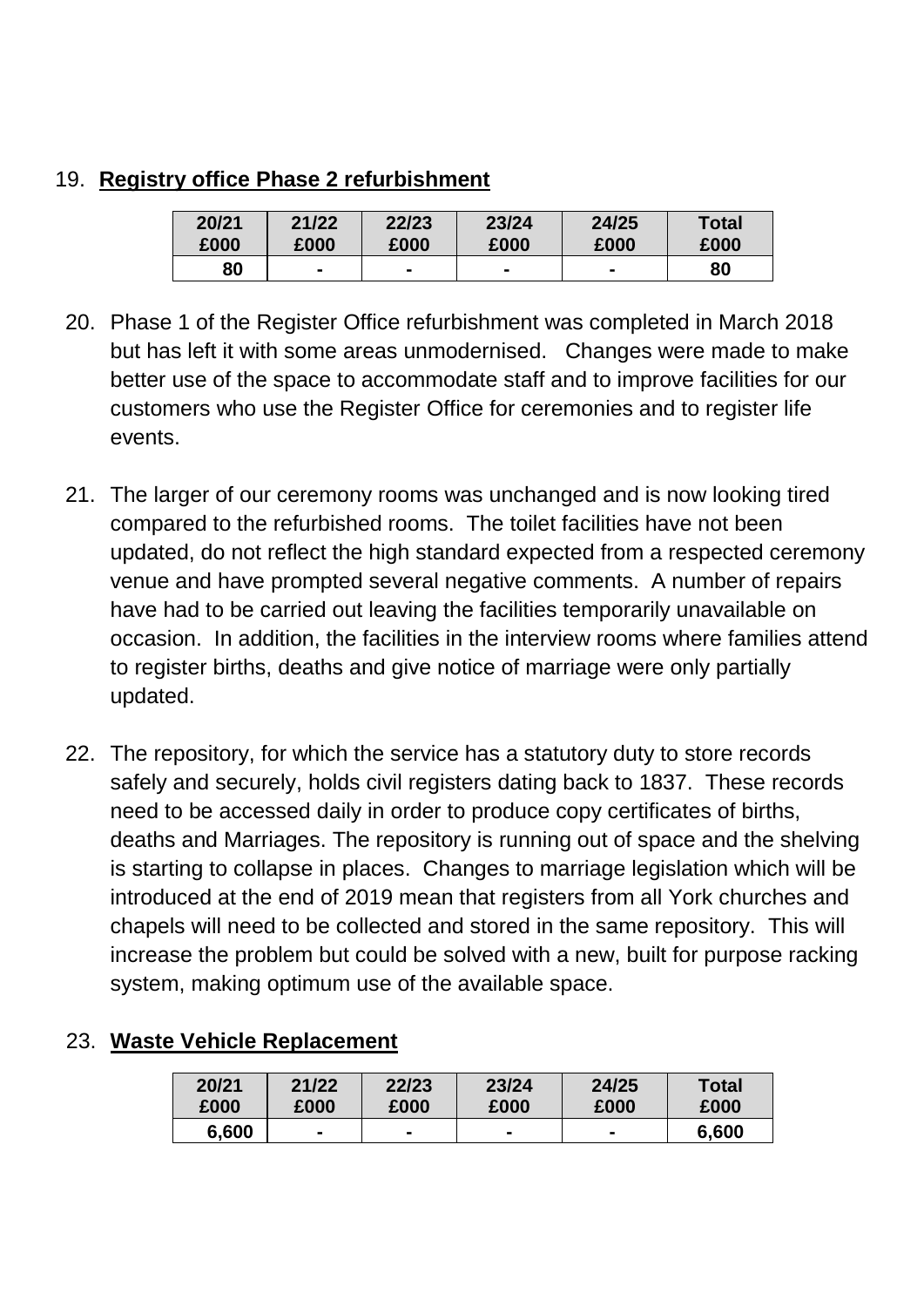- 24. The purpose of this scheme is to highlight the need for renewal of the refuse collection vehicle within the waste service ensuring the service has a sustainable fleet that maximises value for money and remains environmentally and energy efficient.
- 25. It is proposed that at least three of the replacement vehicles purchased are electric powered. The technology for Electric Vehicles in Refuse Collection is still in its infancy and therefore there is too great a risk in upgrading the whole fleet to electric. The performance of the electric vehicles will be monitored carefully in advance of future purchases. The investment includes upgrade to facilities at Hazel Court to provide charging point infrastructure for the vehicles.
- 26. This is subject to a further report being brought back to Executive later in the year setting out the detailed proposals of the scheme

# 27. **Electric Vehicle (EV) Charging Asset Replacement**

| 20/21 | 21/22          | 22/23          | 23/24 | 24/25 | Total |
|-------|----------------|----------------|-------|-------|-------|
| £000  | £000           | £000           | £000  | £000  | £000  |
| 635   | $\blacksquare$ | $\blacksquare$ |       |       | 635   |

- 28. The Council's electric vehicle charging asset is life-expired and has therefore become unreliable and difficult to maintain. This scheme involves replacing lifeexpired charging points with new installations at the same location. It is proposed to replace the existing EV charging points at the following locations:
	- Askham Bar Park and Ride
	- Bootham Row Car Park
	- Grimston Bar Park and Ride
	- Monks Cross Park and Ride
	- Nunnery Lane Car Park
	- Poppleton Bar Park and Ride
	- Rawcliffe Bar Park and Ride
	- York Designer Outlet
- 29. A total of 17 charging points will be replaced at these 8 locations. The new charging points will not only be more reliable and maintainable, but they will feature modern connectivity options, increasing the availability of the charging points to more users. £235k is the sum required to replace these assets, including installation of technology, updating back office systems,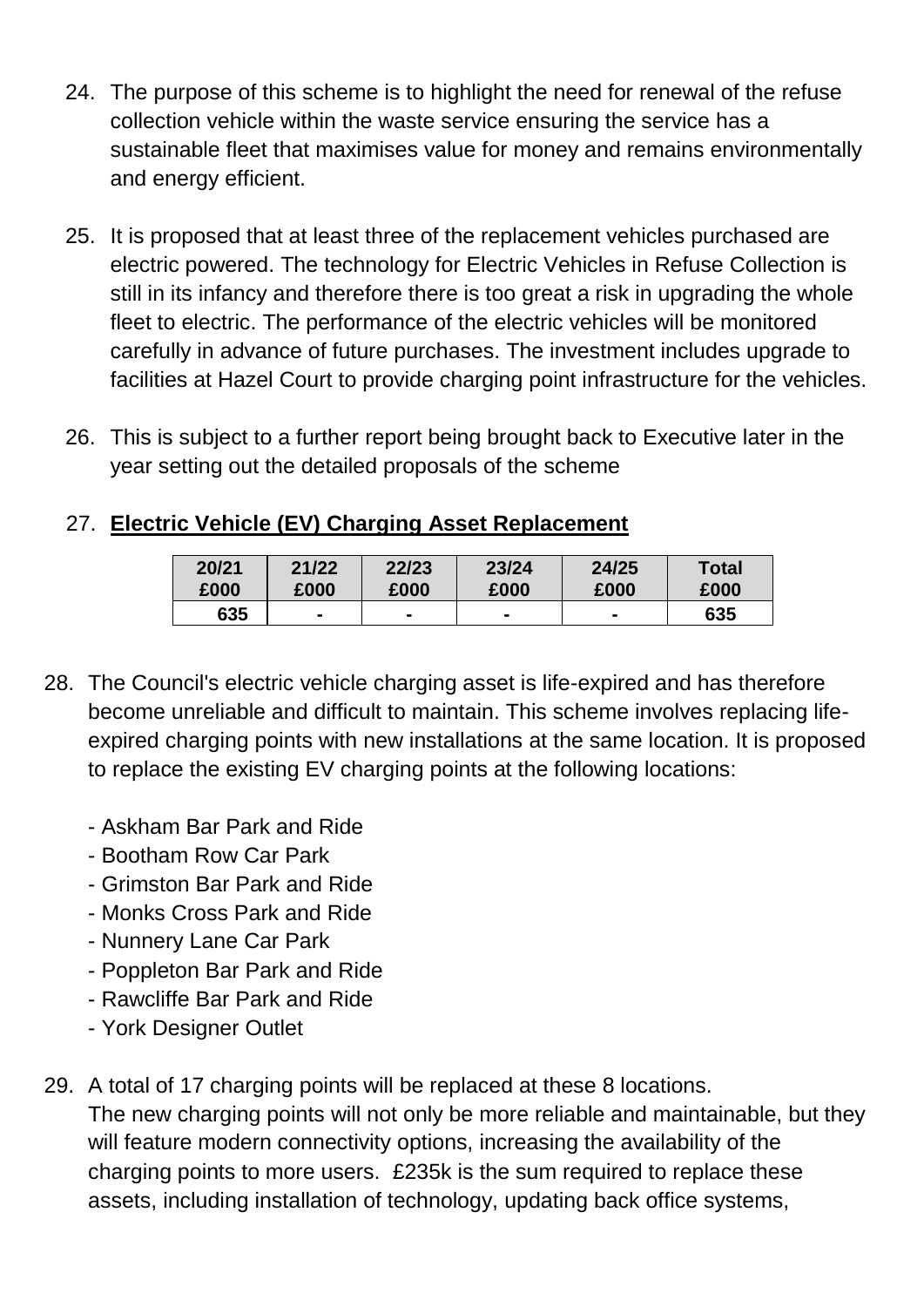refreshing appropriate signage, project management costs, and other associated costs.

- 30. In addition to the replacement of life expired assets, an amount of £150k is proposed to enable the expansion of charging provision at Grimston Bar Park and Ride site. This sum would cover the infrastructure required to power new charging points at this location.
- 31. A further £250k is proposed to expand charging provision at locations yet to be identified through the upcoming 'Electric Vehicle Charging Strategy'. This sum would enable early implementation of charging points in key areas to support the delivery of this strategy in its first year. It is envisaged that further funding will be sought from a variety of sources to support the upcoming strategy beyond 2020/21. Assigning this funding enables an immediate start to achieving the goals of this strategy in 2020/21.

# 32. **A19 Flood Alleviation enhancement**

| 20/21 | 21/22 | 22/23 | 23/24          | 24/25          | <b>Total</b> |
|-------|-------|-------|----------------|----------------|--------------|
| £000  | £000  | £000  | £000           | £000           | £000         |
| 48    |       |       | $\blacksquare$ | $\blacksquare$ | 48           |

33. It is proposed to purchase a dedicated pump to manage surface water flooding issues on the A19 to complement the flood alleviation works delivered in the area. The Council has worked closely with developers to develop flood alleviation works on the A19 at Germany Beck Fulford. The works have been delivered by the developer through the arrangement of retaining walls and highway features developed during the works to construct the access road into the housing development.

# 34. **Flood Sign Renewal and Rainfall monitoring**

| 20/21 | 21/22 | 22/23 | 23/24 | 24/25 | Total |
|-------|-------|-------|-------|-------|-------|
| £000  | £000  | £000  | £000  | £000  | £000  |
| 200   |       |       |       |       | 200   |

35. The council has a statutory responsibility as Lead Local Flood Authority (set out by the Flood and Water Management Act 2010) and under the Civil Contingencies Act 2004 in warning and informing the public about the risks of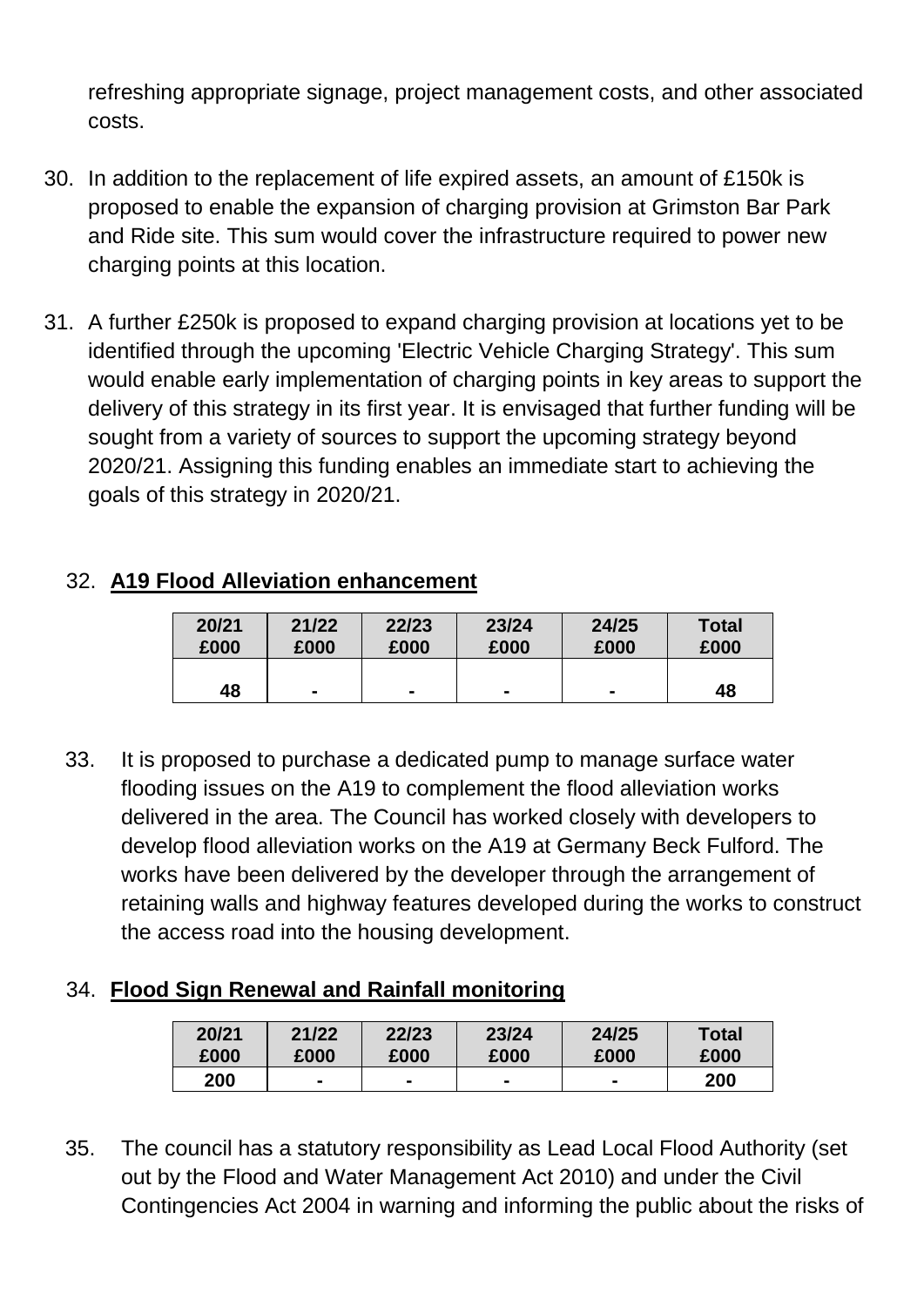flooding. The 2015 independent York Flood Inquiry reemphasised the necessity of this requirement.

- 36. This scheme links in with engagement work undertaken by the council's Emergency Planning Unit and the ongoing flood mitigation works by the Environment Agency's Flood Alleviation Scheme.
- 37. The scheme provides funding for procuring:
	- a selection of electronic flood signs,
	- renewing mounted signs which are broken or are not viable due to Health & Safety,
	- converting all temporary signs into mounted signs, and
	- installing a small number of flood signs at new locations
- 38. The council's Surface Water Management Plan outlines the need to better understand the patterns and impacts of surface water flooding within the city. Linking in with the ongoing CYC maintenance programmes provided by gully cleansing and Yorkshire Water's maintenance of their sewerage infrastructure, and the existing surface water mapping layers provided by the Environment Agency, technology investment would complement an increased understanding into predicting and analysing the impacts of surface water.
- 39. More than 40mm of rain fell on large areas of the city in just over 15 minutes on the 13th August 2018, the intense nature of the storm led to significant areas of the cities road network being impacted by standing water and drainage systems were unable to cope. A section 19 report (under the Flood and Water Management Act) was approved by the Executive Member for the Environment documenting 123 affected sites including business, roads and residential properties. Records approximate that at least 37 residential properties were internally flooded and several businesses.
- 40. Part of the section 19 report was a recommendation of procuring a product to increase the council's ability to predict, respond to, and investigate a rainfall incident. Officers have determined that specialist hosted web browser based software, Meniscus MapRain would be the most beneficial in providing rainfall data, alerts, and reports.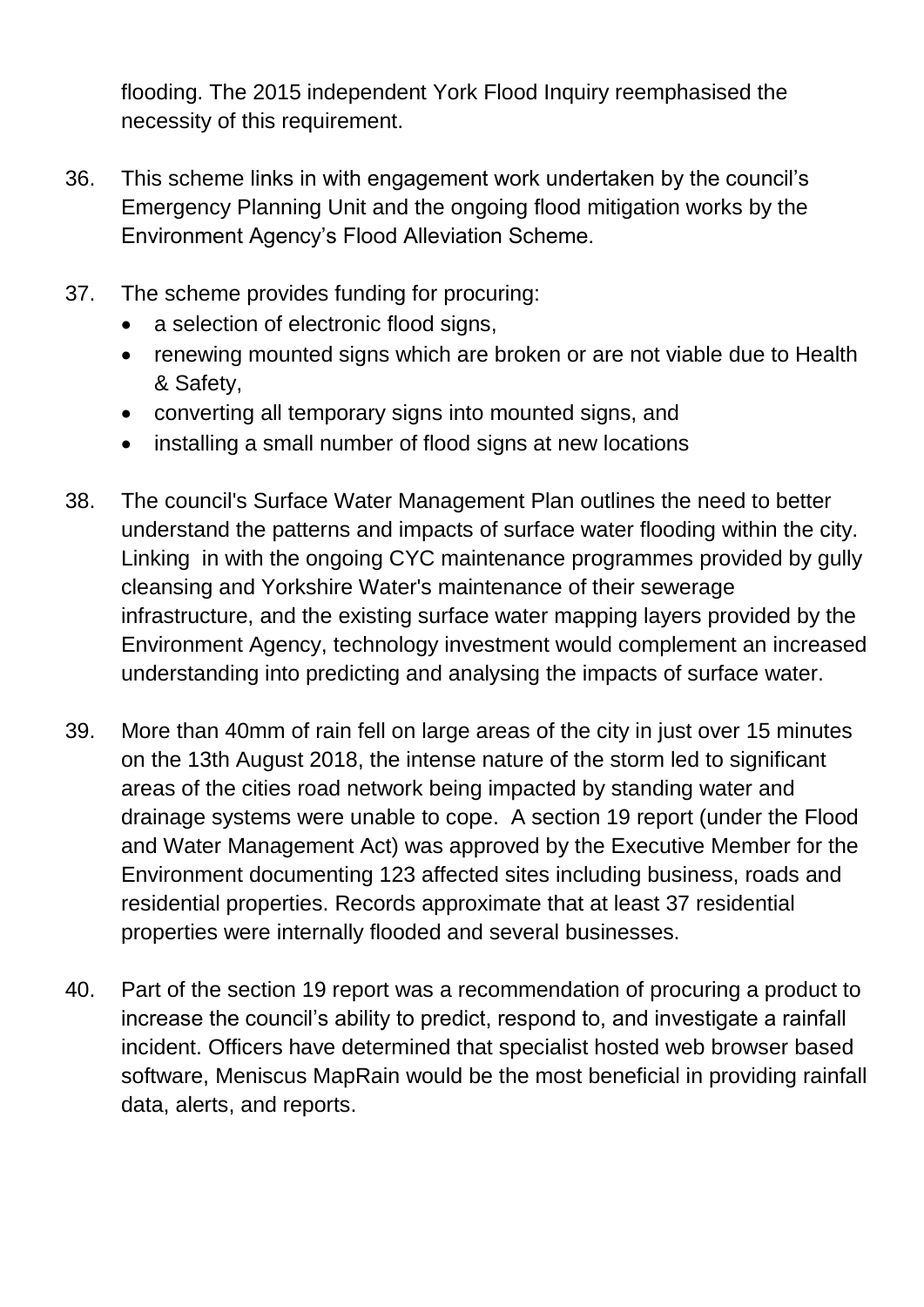#### 41. **Northern Forest**

| 20/21 | 21/22 | 22/23 | 23/24 | 24/25 | <b>Total</b> |
|-------|-------|-------|-------|-------|--------------|
| £000  | £000  | £000  | £000  | £000  | £000         |
| 600   | 600   | 600   | 600   | 600   | 3,000        |

- 42. This scheme is to enable purchase or utilise pieces of land, already in the council's ownership, that are suitable for planting trees. The budget would cover the cost of planting new trees and replacing diseased trees as the council's contribution to the White Rose Forest initiative. The White Rose Forest has 3 aspirations:
	- Leadership for sustainable economic development,
	- Social wellbeing
	- Facing Climate change.
- 43. A York tree planting programme has the opportunity to contribute to all three Aspirations through large scale planting, investment in new street trees and responding to the changing environment e.g. Ash dieback.

# 44. **Castle Gateway**

| 20/21 | 21/22 | 22/23 | 23/24 | 24/25 | Total |
|-------|-------|-------|-------|-------|-------|
| £000  | £000  | £000  | £000  | £000  | £000  |
| *     | ÷     |       | *     |       | ×     |

\* figures subject to Executive approval in January 2020

45. The Castle Gateway masterplan will transform a large area of the city centre that has endured three decades of failed private sector proposals. Approved by the council's Executive in April 2018, the regeneration will create new high quality public realm and event spaces, significantly improve the setting of our heritage assets, improve cycle and pedestrian routes throughout the area, and reduce and consolidate car parking in to a modern multi-storey car park (MSCP) outside of the inner-ring road. A report scheduled for January 2020 will seek investment to fund the next stage of design at both the Multi Story Car Park and Castle Mills housing scheme and associated procurement. The Executive decision will be incorporated into the Capital Strategy Report considered by Executive and Budget Council in February 2020.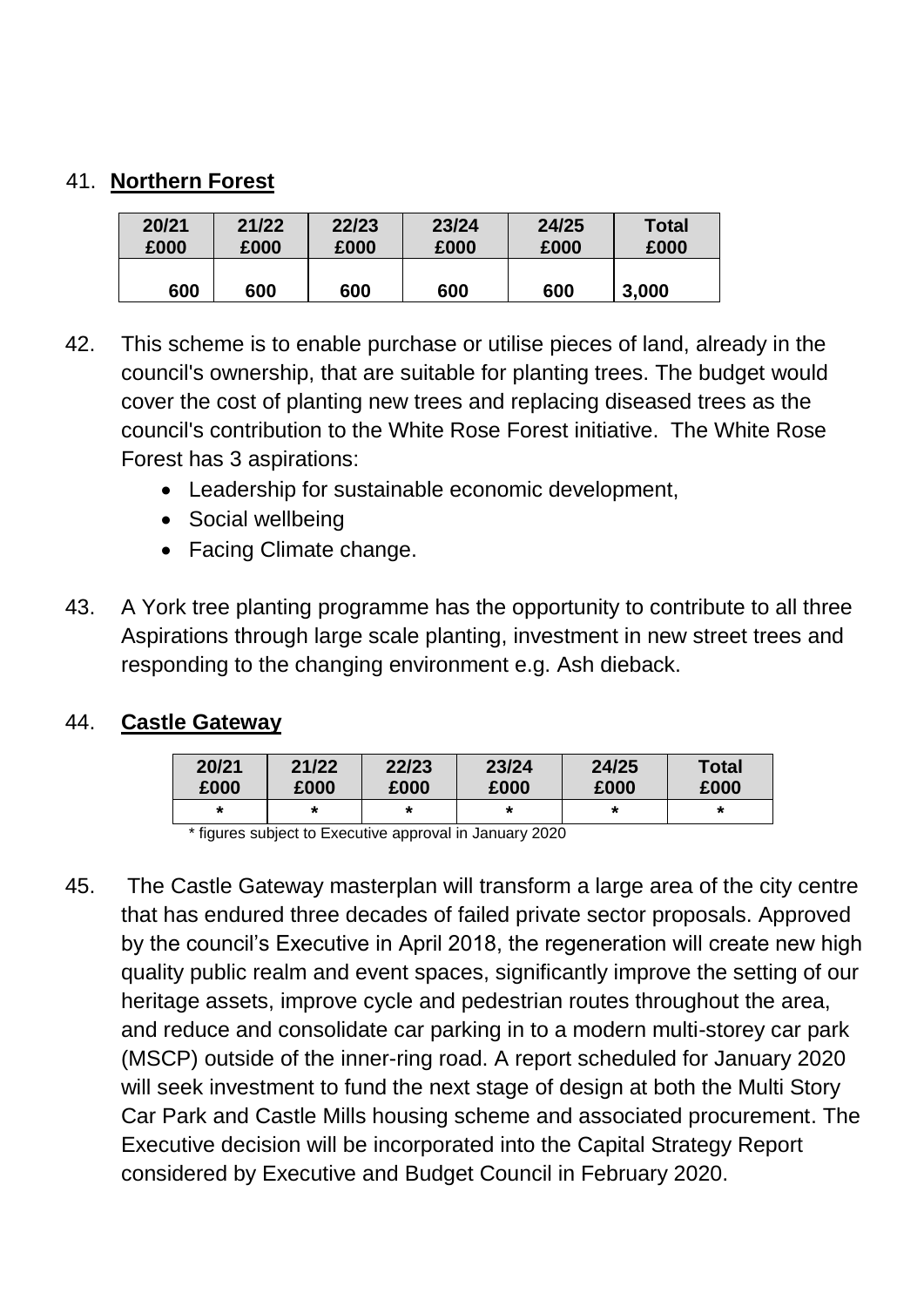# 46. **Early Years Support Schemes**

| 20/21 | 21/22          | 22/23          | 23/24 | 24/25 | <b>Total</b> |
|-------|----------------|----------------|-------|-------|--------------|
| £000  | £000           | £000           | £000  | £000  | £000         |
| 30    | $\blacksquare$ | $\blacksquare$ |       |       | 30           |

47. The purpose of this scheme is to support infrastructure and equipment purchase in early years settings.

### 48. **29 Castlegate**

| 20/21 | 21/22 | 22/23          | 23/24          | 24/25                    | <b>Total</b> |
|-------|-------|----------------|----------------|--------------------------|--------------|
| £000  | £000  | £000           | £000           | £000                     | £000         |
| 270   |       | $\blacksquare$ | $\blacksquare$ | $\overline{\phantom{0}}$ | 270          |

- 49. The project to renovate 29 Castlegate will restore a substantial council owned period property that has been vacant and is in need of repair to make use of such. The condition of the building both internally and externally is deteriorating whilst unoccupied. The premises is located adjacent to the Coppergate Centre in the city centre, close to occupiers such as Topshop and Fenwicks, as well as tourist attractions including Clifford's Tower.
- 50. Given the scale of investment, this will be subject to a further report to Executive or relevant Executive Member setting out the proposals, including consideration of the benefits and disadvantages of different uses of the building, including commercially and/ or for the community.
- 51. Utilising the property fully will serve to enhance the surrounding streetscape, bringing new business into the property/ area. The council's construction and design team estimate to carry out a refurbishment of the property to bring it to a lettable condition which would provide alterations to the office space to provide an optimal layout in the market would cost £170k, whilst a further £100k may be needed for structural works, although further investigation and monitoring needs to be undertaken. They also estimate that to bring the property into basic use a budget of £120k would be needed and again a further £100k, should be allowed for structural repairs.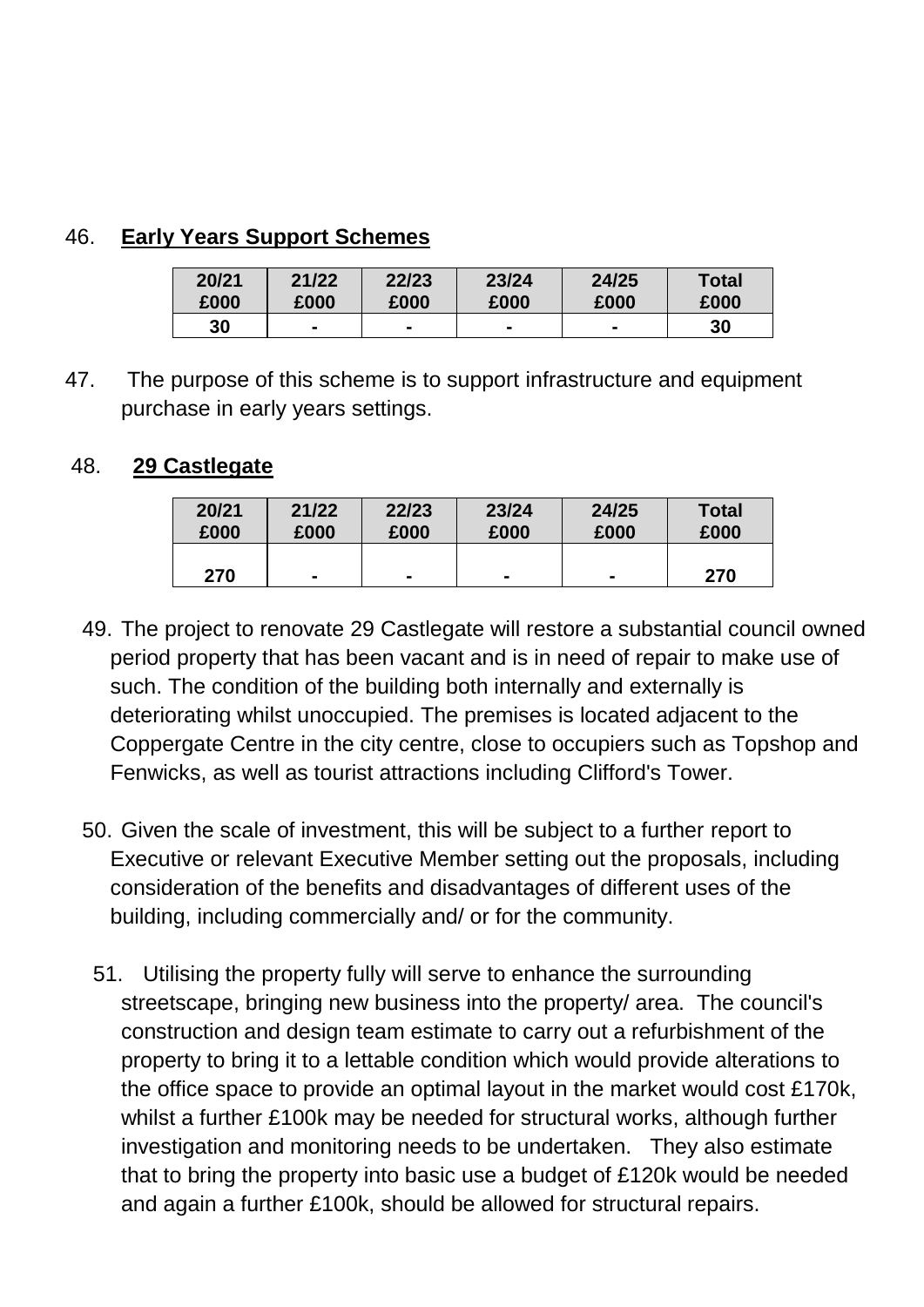# 52. **Hazel Court Amenities Block Drying room**

| 20/21 | 21/22 | 22/23 | 23/24 | 24/25 | <b>Total</b> |
|-------|-------|-------|-------|-------|--------------|
| £000  | £000  | £000  | £000  | £000  | £000         |
| 100   |       |       |       |       | 100          |

*53.* The purpose of this scheme is to reconfigure existing internal accommodation to improve the staff welfare facilities within the Amenity Block by the provision of additional showers, drying and changing space

# **New Schemes (Part CYC funded, Part External funded)**

CYC element asking for new Corporate Prudential borrowing

#### 54. **York Theatre Royal**

|                                           | 20/21<br>£000 | 21/22<br>£000  | 22/23<br>£000            | 23/24<br>£000            | 24/25<br>£000  | <b>Total</b><br>£000 |
|-------------------------------------------|---------------|----------------|--------------------------|--------------------------|----------------|----------------------|
| <b>CYC funding request</b><br>- borrowing | 500           | $\blacksquare$ | $\blacksquare$           |                          | $\blacksquare$ | 500                  |
| <b>Externally Funded</b>                  | 250           | 250            | $\overline{\phantom{0}}$ | -                        |                | 500                  |
| New Scheme Total                          | 750           | 250            | $\overline{\phantom{0}}$ | $\overline{\phantom{0}}$ |                | 1,000                |

- 55. CYC wrapped up its support over the previous 4 year period in a capital grant. This has been crucial to the theatre's survival allowing it to develop new revenue schemes, e.g. the renovation of the De Grey Rooms in order to provide a suitable environment for a wedding business; and the acquisition of new theatre lighting in order to allow the theatre to host the finest touring theatre productions available.
- 56. This grant would provide match funding for the Theatre's capital plans. These include significant Arts Council funding, which may at threat should the council be seen not to support the Theatre financially. This scheme will increase the theatre's accessibility, environmental sustainability and financial resilience. It will allow for major disabled access improvements across the site, and for green initiatives in theatre lighting and heating. It would also allow the theatre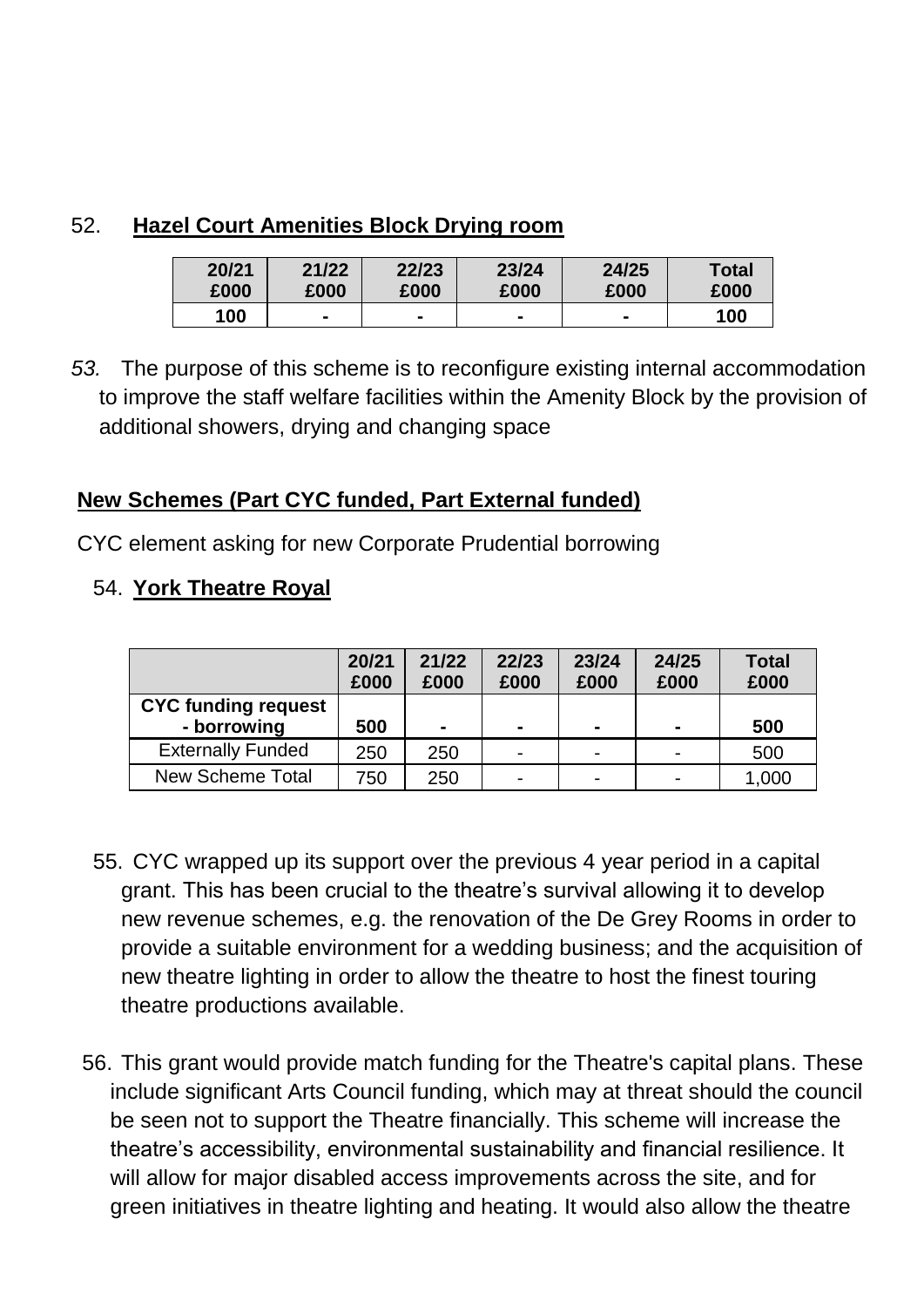to invest in box office software and equipment to ensure it is best-placed to maximise ticket revenue as public funding declines in real terms. This will improve the theatre's revenue performance and therefore its long-term sustainability (with once again no council revenue subsidy in the forthcoming 4 year funding period). It will also improve the theatre's environmental performance.

# 57. **National Centre for Early Music**

|                                           | 20/21<br>£000 | 21/22<br>£000 | 22/23<br>£000            | 23/24<br>£000  | 24/25<br>£000  | <b>Total</b><br>£000 |
|-------------------------------------------|---------------|---------------|--------------------------|----------------|----------------|----------------------|
| <b>CYC funding request</b><br>- borrowing | 25            |               | $\blacksquare$           | $\blacksquare$ | $\blacksquare$ | 25                   |
| <b>Externally Funded</b>                  | $-170$        | -             | $\blacksquare$           | -              | $\blacksquare$ | 170                  |
| <b>New Scheme Total</b>                   | 195           | -             | $\overline{\phantom{0}}$ |                |                | 195                  |

58. This scheme is to support the National Centre for Early Music (NCEM) in taking forward a refurbishment of this important cultural venue. It will provide match funding that will lever in more substantial funding from the Arts Council England and other sources. The refurbishment will address the sustainability of the centre, reducing enegry consumption, as well as updating IT systems in order to provide more effective controls for heating and lighting. The refurbishment will also provide improved access for disabled people. Finally, it will provide improved customer facilities, including upgraded catering / hospitality facilities, so that NCEM can continue to increase commercial income and thereby improve its financial sustainability.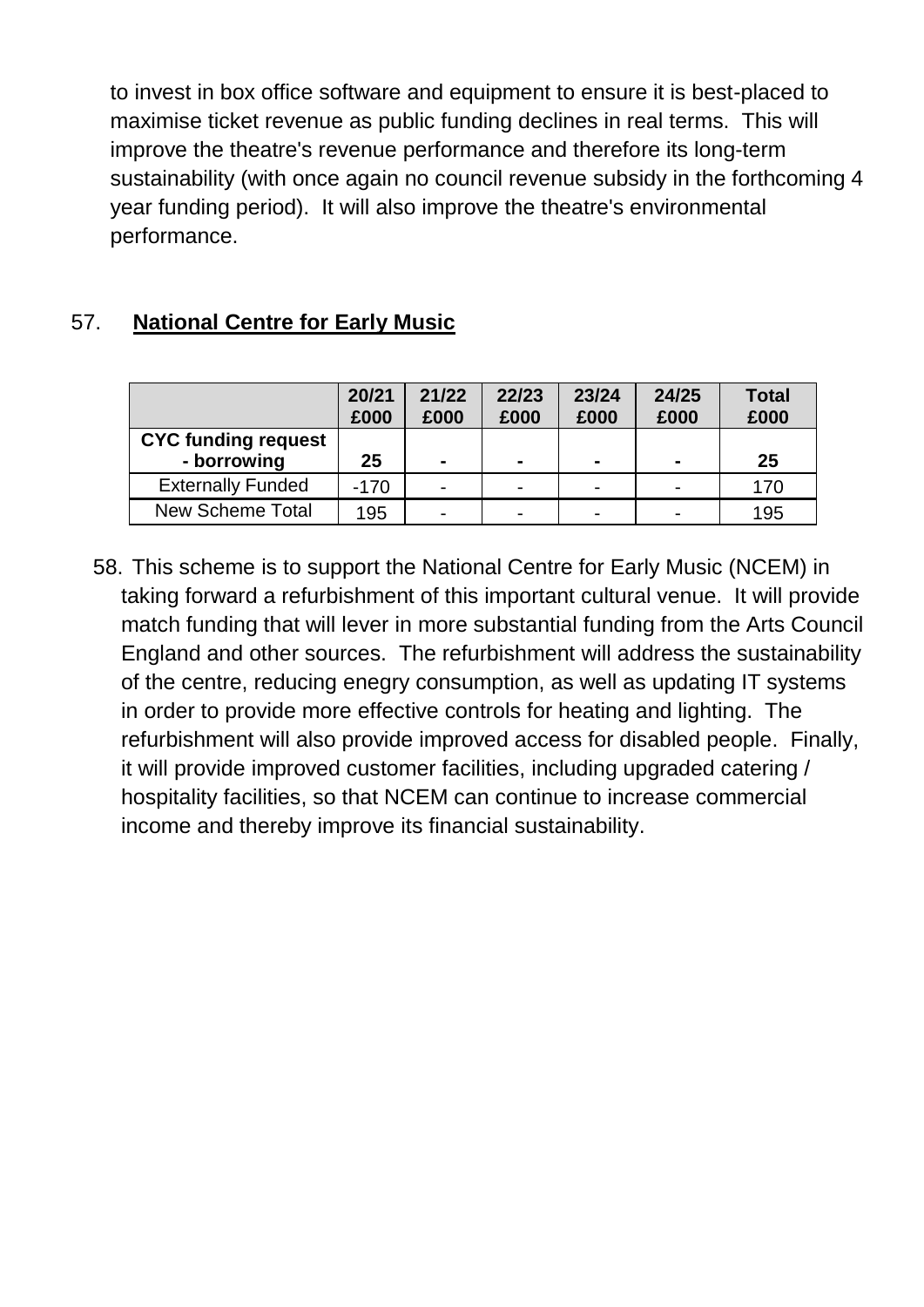# **Existing Rolling Programme Extensions/ Amendments**

*All Funded by Corporate Borrowing unless otherwise stated*

# 59. **Fleet Equipment & Compliance – part a) – Hazel Court Weigh Bridge**

|                           | 20/21<br>£000 | 21/22<br>£000 | 22/23<br>£000            | 23/24<br>£000            | 24/25<br>£000            | <b>Total</b><br>£000 |
|---------------------------|---------------|---------------|--------------------------|--------------------------|--------------------------|----------------------|
| <b>Capital Budget</b>     |               |               |                          |                          |                          |                      |
| <b>Process Request</b>    | 50            |               | $\blacksquare$           |                          | $\blacksquare$           | 50                   |
| <b>Existing Budget in</b> |               |               |                          |                          |                          |                      |
| <b>Capital Programme</b>  | 100           | 100           | $\overline{\phantom{0}}$ |                          | $\overline{\phantom{0}}$ | 200                  |
| <b>New Scheme Total</b>   | 150           | 100           | $\overline{\phantom{a}}$ | $\overline{\phantom{0}}$ |                          | 250                  |

- 60. This scheme is to provide a weighbridge which would allow drivers to weigh their vehicles when entering or leaving Hazel Court, in order to ensure that drivers can remain compliant when driving on the public highway.
- 61. It would also assist the workshops in the repair of vehicles in the way of calibrations which would mean faster vehicle repair times and less downtime as currently we are having to go off site to complete these calibrations.
- 62. There is also potential to bring in revenue to the council as this can be offered as a service to other organisations.

# 63. **Fleet Equipment & Compliance – part b) Vehicle Lift**

|                           | 20/21 | 21/22 | 22/23                    | 23/24                    | 24/25          | <b>Total</b> |
|---------------------------|-------|-------|--------------------------|--------------------------|----------------|--------------|
|                           | £000  | £000  | £000                     | £000                     | £000           | £000         |
| <b>Capital Budget</b>     |       |       |                          |                          |                |              |
| <b>Process Request</b>    | 42    |       |                          | $\blacksquare$           | $\blacksquare$ | 42           |
| <b>Existing Budget in</b> |       |       |                          |                          |                |              |
| Capital Programme         | 100   | 100   | $\overline{\phantom{a}}$ | $\overline{\phantom{0}}$ |                | 200          |
| <b>New Scheme Total</b>   | 142   | 100   | $\overline{\phantom{a}}$ | $\overline{\phantom{0}}$ | $\overline{ }$ | 242          |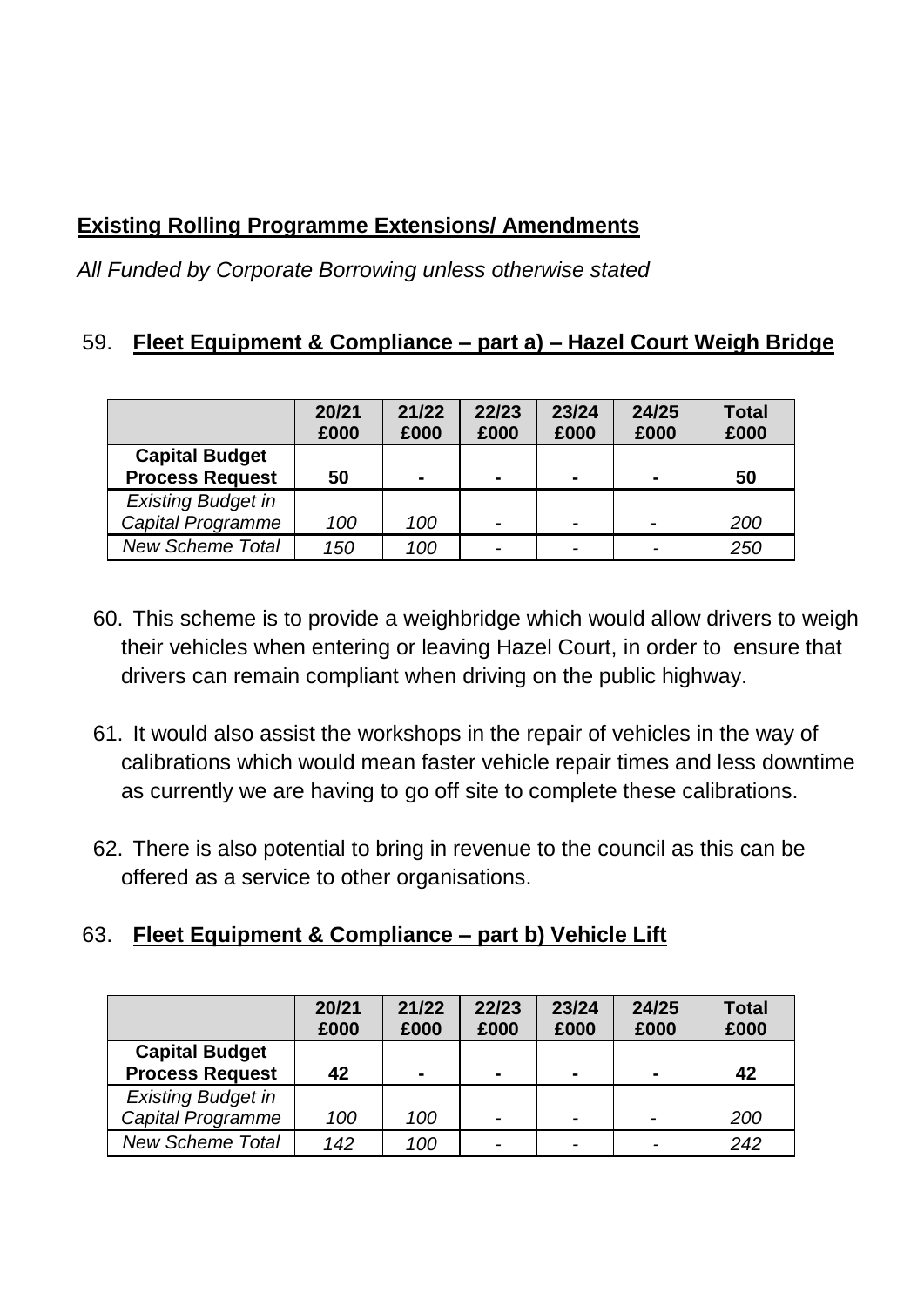- 64. This scheme is for the supply of an additional fixed asset vehicle lift capable of lifting laden refuse vehicle, this would double existing capacity in the workshops to allow for busy periods where multiple HGV MOT preparations are ongoing at the same time, as well as routine 6/7 week inspections. This would also serve to assist business continuity in the event of mechanical equipment breakdowns.
- 65. It would also enhance the mechanics capabilities to inspect the vehicles when prepping them for an MOT and create the same environment that a DVSA tester would do when testing the vehicles giving us the best possible chance to gain a first time pass. It would also create a more robust environment for vehicles to be safety inspected which again is a statutory obligation as promised to the Traffic Commissioner as part of being a large goods operator. Finally vehicle downtime would reduce as mechanics would not have to share or wait for vehicle lifts in busy periods.

|                                                 | 20/21<br>£000 | 21/22<br>£000 | 22/23<br>£000 | 23/24<br>£000 | 24/25<br>£000            | <b>Total</b><br>£000 |
|-------------------------------------------------|---------------|---------------|---------------|---------------|--------------------------|----------------------|
| <b>Capital Budget</b><br><b>Process Request</b> | 1,000         | 1,070         | 1,170         | 4,420         | 5,170                    | 12,830               |
| <b>Existing Budget in</b>                       |               |               |               |               |                          |                      |
| <b>Capital Programme</b>                        | 4,100         | 4,100         | 4,000         | 750           | $\overline{\phantom{a}}$ | 12,950               |
| <b>New Scheme Total</b>                         | 5,100         | 5,170         | 5,170         | 5,170         | 5,170                    | 25,780               |

#### 66. **Highways Schemes – part a) (CYC Element)**

- 67. The purpose of this scheme is to deliver a range of additional highway schemes including carriageway, footway and traffic signal renewal targeted to deliver wholescale repair and renewal of areas of the network to prevent further deterioration in condition. The scheme will present an opportunity to address highway maintenance needs in a planned and proactive way and address the current bias towards reactive response and repair, this updates and addresses the network maintenance requirements evidenced by the TAMP lifecycle analysis. With this investment the total investment for Highways for the next 5 years equates to £25,780k.
- 68. As part of the additional investment it is proposed to employ a further Reactive Pothole Team at a cost of c £275k to increase the number of potholes that can be repaired. This is subject to a further report being brought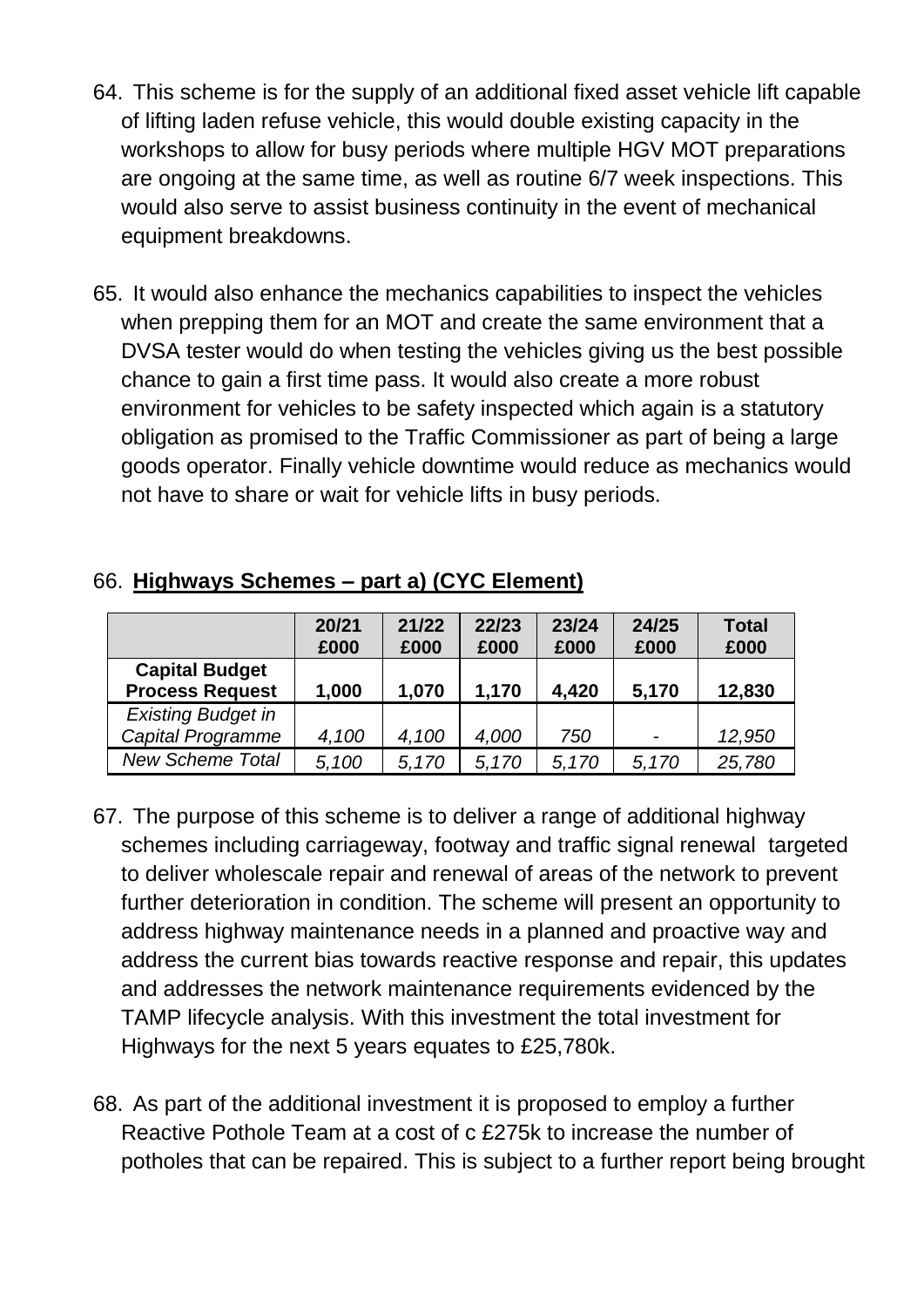back to the Executive Member later in the year setting out the detailed proposals of this scheme

### 69. **Drainage**

|                                                 | 20/21<br>£000 | 21/22<br>£000 | 22/23<br>£000  | 23/24<br>£000 | 24/25<br>£000  | <b>Total</b><br>£000 |
|-------------------------------------------------|---------------|---------------|----------------|---------------|----------------|----------------------|
| <b>Capital Budget</b><br><b>Process Request</b> | -             |               | $\blacksquare$ | -             | 200            | 200                  |
| <b>Existing Budget in</b>                       |               |               |                |               |                |                      |
| Capital Programme                               | 200           | 200           | 200            | 200           | $\overline{a}$ | 800                  |
| <b>New Scheme Total</b>                         | 200           | 200           | 200            | 200           | 200            | 1,000                |

70. To continue funding the restoration of the Council's drainage infrastructure supporting the findings of the Surface Water Management Plan. This funding reflects the amount of work that can realistically be done using the available resources within the Council where there is extensive local knowledge

#### 71. **Gulley repair engineering works 20/21 21/22 22/23**

|                           | 20/21 | 21/22                    | 22/23                    | 23/24 | 24/25                    | <b>Total</b>             |
|---------------------------|-------|--------------------------|--------------------------|-------|--------------------------|--------------------------|
|                           | £000  | £000                     | £000                     | £000  | £000                     | £000                     |
| <b>Capital Budget</b>     |       |                          |                          |       |                          |                          |
| <b>Process Request</b>    | 700   | 700                      | 700                      | 700   | 700                      | 3,500                    |
| <b>Existing Budget in</b> |       |                          |                          |       |                          |                          |
| Capital Programme         | 250   | $\overline{\phantom{a}}$ | $\overline{\phantom{0}}$ | -     | $\overline{\phantom{0}}$ | $\overline{\phantom{0}}$ |
| <b>New Scheme Total</b>   | 950   | 700                      | 700                      | 700   | 700                      | 3,750                    |

- 72. A rolling programme of capital funded drainage survey and investigation works has led to significant improvements of the cities highway gullies and has provided detailed information to identify the condition of the assets and their long term maintenance needs.
- 73. It is calculated that more than £8m of investment will be needed over 12 years to address all defective assets on a priority/needs based approach, and the funding included is based on two additional works gangs and materials.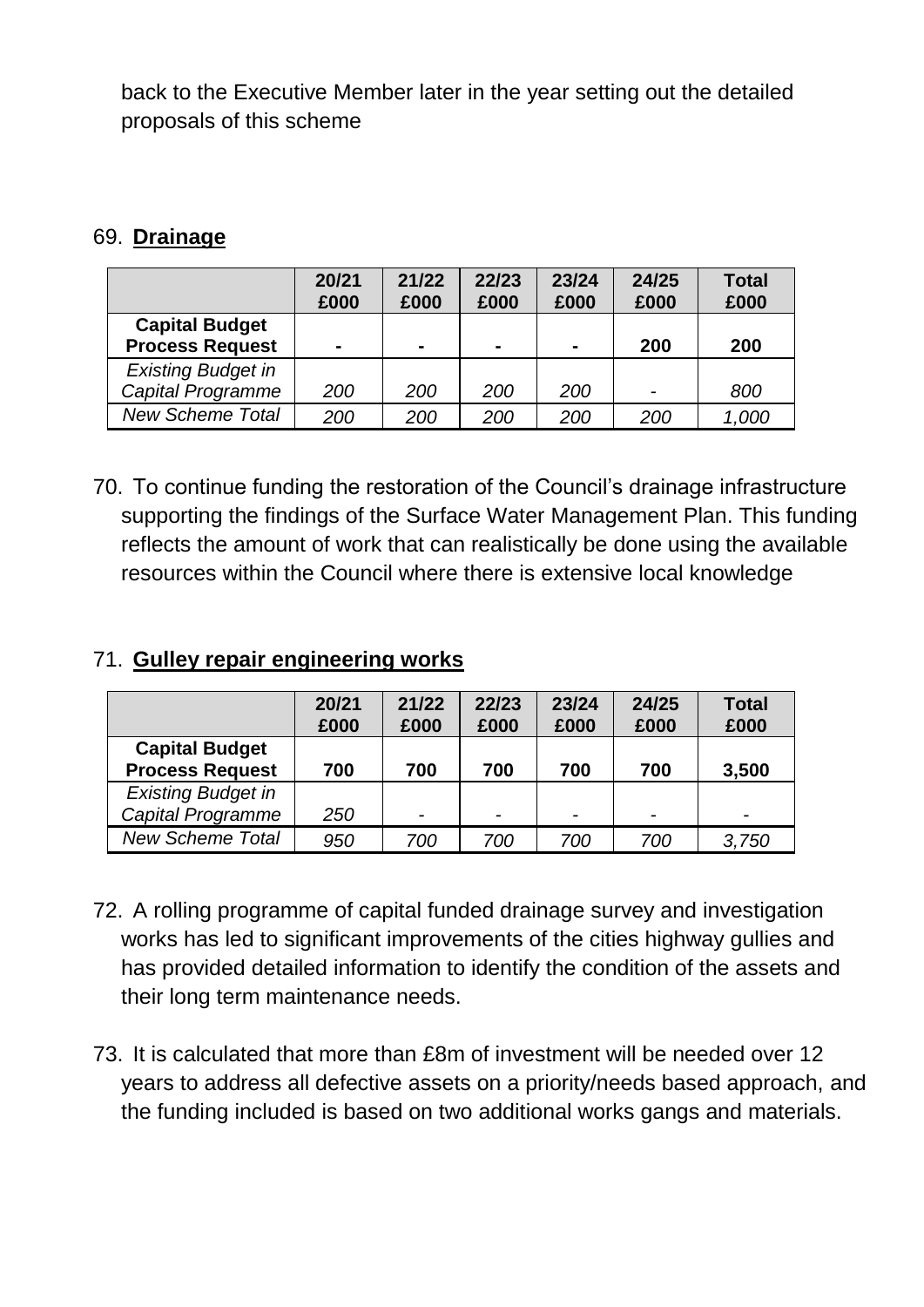# 74. **Bar Walls restoration programme part a) Presentation, lighting & Safety**

|                           | 20/21<br>£000 | 21/22<br>£000 | 22/23<br>£000 | 23/24<br>£000 | 24/25<br>£000            | <b>Total</b><br>£000 |
|---------------------------|---------------|---------------|---------------|---------------|--------------------------|----------------------|
| <b>Capital Budget</b>     |               |               |               |               |                          |                      |
| <b>Process Request</b>    | 76            | 76            | 76            | 36            | $\blacksquare$           | 264                  |
| <b>Existing Budget in</b> |               |               |               |               |                          |                      |
| Capital Programme         | 300           | 300           | 300           | 300           | $\overline{\phantom{0}}$ | 1,200                |
| <b>New Scheme Total</b>   | 376           | 376           | 376           | 336           |                          | 1,464                |

- 75. This scheme will improve the presentation (and security) of the City Walls and engage wall users (and potential wall users) in the conservation needs of the nationally-significant ancient monument. The scheme will restore the system of locks on the City Walls, trial systems of pest management in the Bars and restore the historic decorative schemes of the armorials and heraldry at the Bars.
- 76. In addition, this scheme will deliver a visual language and tone of voice, designed in the spirit of CYC and the City Walls, to act as a catalyst for rationalising existing signage and to engage wall users (and potential wall users) with the City Walls and the work CYC does to care for them and open them to the public.
- 77. A plan has been developed to upgrade the existing Bar Walls floodlighting system to a sustainable and sympathetic, LED colour changing system. The proposed floodlighting system is bespoke and will be designed to complement to architectural and historic significances of the walls. The colour-changing nature of the system means that the Bar Walls could be lit in particular colours to celebrate or commemorate historic events or important days.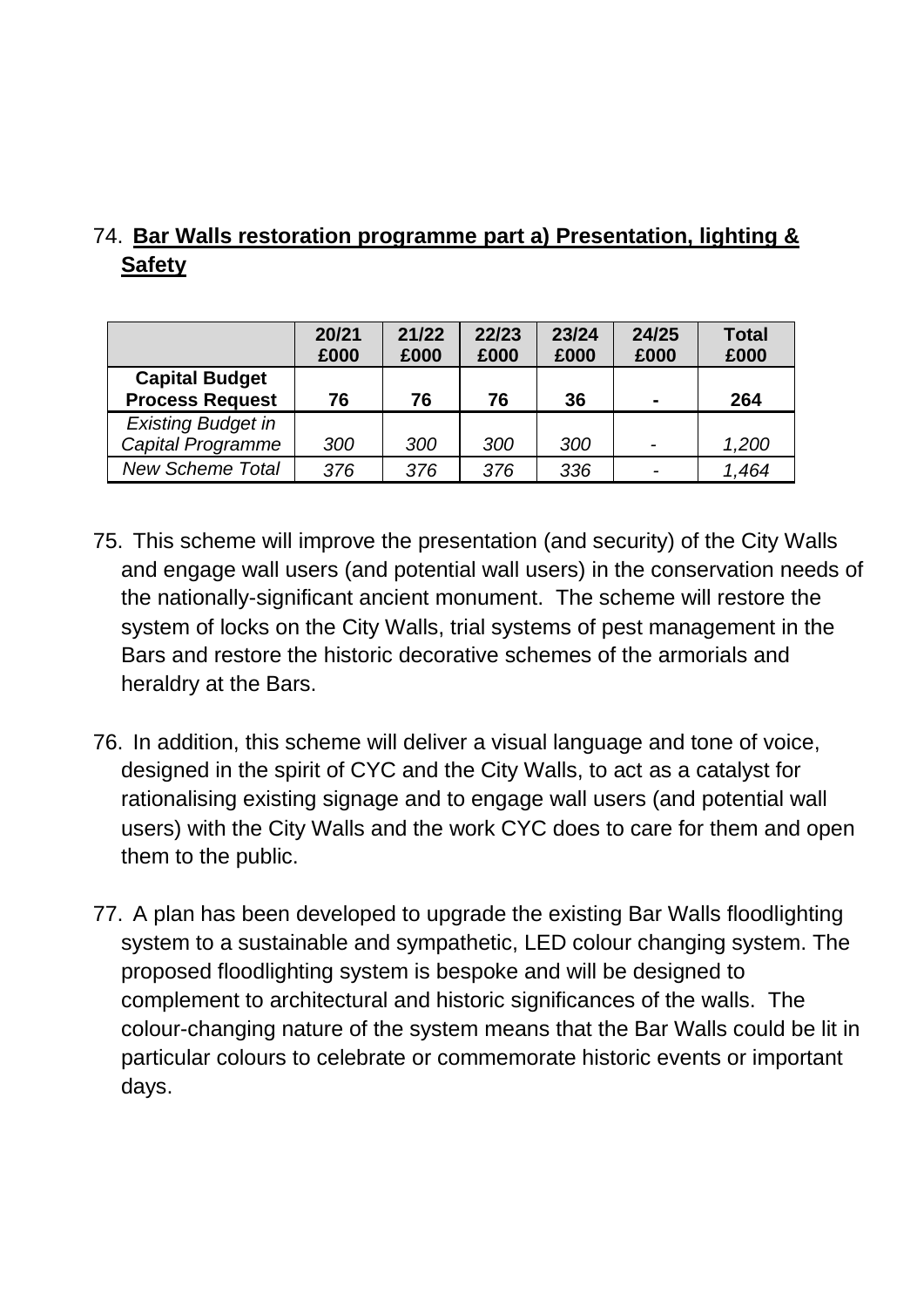|                                                 | 20/21<br>£000 | 21/22<br>£000 | 22/23<br>£000  | 23/24<br>£000 | 24/25<br>£000  | <b>Total</b><br>£000 |
|-------------------------------------------------|---------------|---------------|----------------|---------------|----------------|----------------------|
| <b>Capital Budget</b><br><b>Process Request</b> | 250           | 250           | $\blacksquare$ | -             | $\blacksquare$ | 500                  |
| <b>Existing Budget in</b>                       |               |               |                |               |                |                      |
| Capital Programme                               | 300           | 300           | 300            | 300           | $\overline{a}$ | 1,200                |
| <b>New Scheme Total</b>                         | 550           | 550           | 300            | 300           |                | 1,700                |

# 78. **Bar Walls restoration programme – Part b) Presentation & Safety Station Ave Arch Eastbound**

- 79. In Year 1 this scheme would fund investigation works to understand the deterioration of stonework at Station Avenue Arch (road arch eastbound) and to develop and deliver a programme of repairs and restoration. There is potential for the steelwork built within the arch to be corroding, causing an unsafe structure. There is no current allocation within the Bar Walls budget to deliver this project.
- 80. In Year 2 an estimate has been made based on the following assumptions; to be confirmed following the Year 1 investigation works: The steel can remain in situ and does not require wholesale replacement. Ad hoc stone removal/replacement, to allow for the replacement stone to be correctly bonded to the structure; taking up of the stone flags across the bridge and applying a waterproofing solution to the steelwork to prevent any further corrosion. Works may also include (subject to further investigation), a form of cathodic protection system to protect the existing steel.

# 81. **Replacement of Unsound lighting columns**

|                           | 20/21<br>£000 | 21/22<br>£000 | 22/23<br>£000 | 23/24<br>£000 | 24/25<br>£000            | <b>Total</b><br>£000 |
|---------------------------|---------------|---------------|---------------|---------------|--------------------------|----------------------|
| <b>Capital Budget</b>     |               |               |               |               |                          |                      |
| <b>Process Request</b>    | 456           | 234           | 66            | 66            | 66                       | 888                  |
| <b>Existing Budget in</b> |               |               |               |               |                          |                      |
| Capital Programme         | 122           | 344           | 578           | 578           | $\overline{\phantom{0}}$ | 1,622                |
| <b>New Scheme Total</b>   | 578           | 578           | 644           | 644           | 66                       | 2,510                |

82. Street lighting columns all have manufacturer's recommended serviceable life in years at date of manufacture both concrete and steel.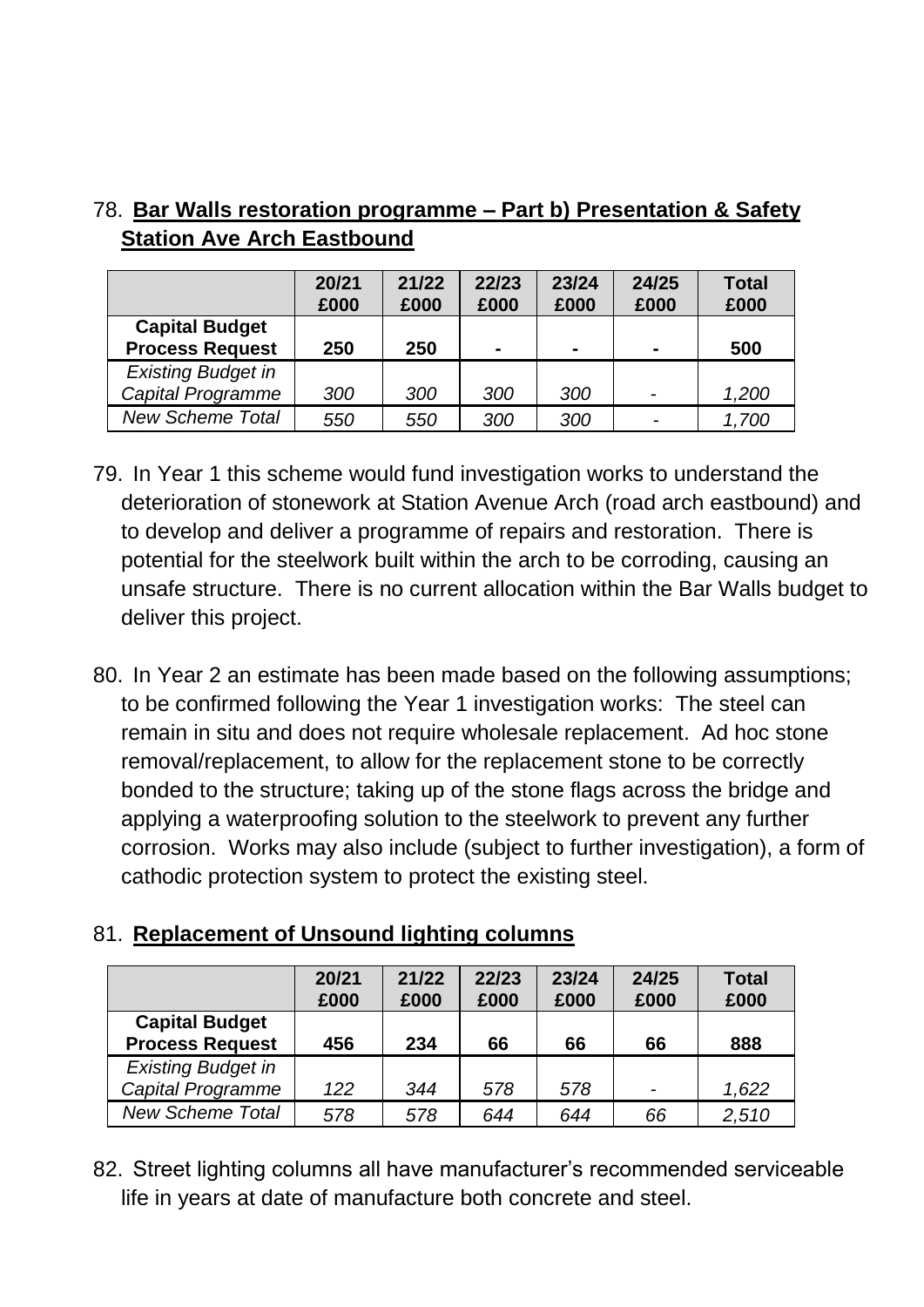- 83. City of York council have approx 19,000 street lights of various heights and construction of which approx 14,000 are steel and 1700 Concrete . The majority of the steel are age expired and all concrete are expired. Some of the steel have previously been repaired, which makes them unable to be structurally tested at points of the column which are prone to deteriorate.(i.e underground) Steel sign posts as per street lighting columns all have manufacturers recommended serviceable life in years at date of manufacture.
- 84. The scheme is to continue to reduce energy costs, improve the carbon footprint and upgrade the older technology lighting to achieve energy savings on an annual basis through installation of new steel columns with a 35 year life expectancy and fitted with an energy efficient LED lantern.

|                           | 20/21<br>£000 | 21/22<br>£000 | 22/23<br>£000            | 23/24<br>£000  | 24/25<br>£000            | <b>Total</b><br>£000 |
|---------------------------|---------------|---------------|--------------------------|----------------|--------------------------|----------------------|
| <b>Capital Budget</b>     |               |               |                          |                |                          |                      |
| <b>Process Request</b>    | 157           | 157           | ۰                        | $\blacksquare$ | $\blacksquare$           | 314                  |
| <b>Existing Budget in</b> |               |               |                          |                |                          |                      |
| <b>Capital Programme</b>  |               | -             | $\overline{\phantom{a}}$ |                | $\overline{\phantom{0}}$ | -                    |
| <b>New Scheme Total</b>   | 157           | 157           | $\overline{\phantom{a}}$ |                |                          | 314                  |

### 85. **CCTV Asset replacement**

- 86. This scheme is for the replacement of life-expired CCTV assets, such that the Public Space Surveillance operation can continue to function effectively.
- 87. Although a comprehensive maintenance contract is in place, all assets still have a limited life span and require replacing at their end of life. Such assets become unmaintainable and fail to operate. Without functioning CCTV systems, the Council cannot effectively deliver services to its residents and customers, including North Yorkshire Police.
- 88. 57 CCTV assets have been identified as being life-expired and in need of imminent replacement. This scheme involves a 3 year programme to replace these assets with a modern cost-effective solution that is capable of delivering the services aims. This funding will allow for their replacement in locations where the asset is still deemed to be required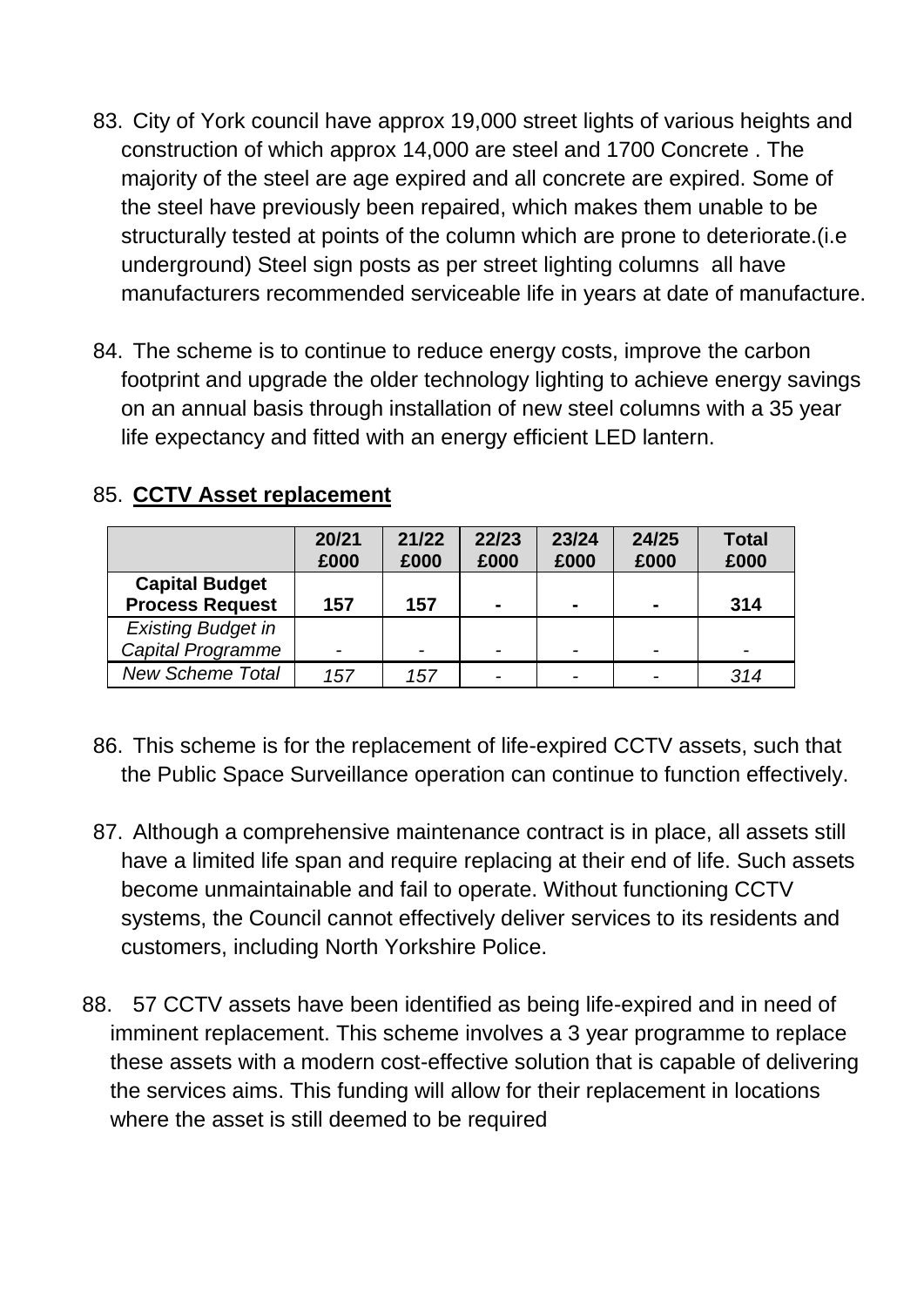### 89. **Asset Maintenance**

|                           | 20/21 | 21/22 | 22/23 | 23/24 | 24/25 | <b>Total</b> |
|---------------------------|-------|-------|-------|-------|-------|--------------|
|                           | £000  | £000  | £000  | £000  | £000  | £000         |
| <b>Capital Budget</b>     |       |       |       |       |       |              |
| <b>Process Request</b>    | 30    | 30    | 30    | 30    | 250   | 370          |
| <b>Existing Budget in</b> |       |       |       |       |       |              |
| <b>Capital Programme</b>  | 220   | 220   | 220   | 220   |       | 880          |
| <b>New Scheme Total</b>   | 250   | 250   | 250   | 250   | 250   | 1,250        |

- 90. There is currently a rolling programme capital scheme for health and safety repairs of £220k per annum with 4 years left to run. The previous year's allocations have been spent and the Council has a number of properties which have been identified as being retained for service delivery and/or delivering Council objectives, either directly or indirectly, through the Corporate and Community Asset Strategies and also individual service reviews.
- 91. A significant number of these properties have urgent health and safety repairs which will need to be carried out in the coming years to make them sustainable for future service delivery. The budget will also be used to cover the council's responsibility for closed churchyards.
- 92. There will also need to be substantial other work required to a proportion of these properties to refurbish or improve them to meet the service requirements but these works will be the subject of separate capital schemes as and when necessary. This scheme therefore is to increase the approved annual rolling programme by £30k and to extend it for a further year (£250K) to help fund these critical repairs to the retained buildings.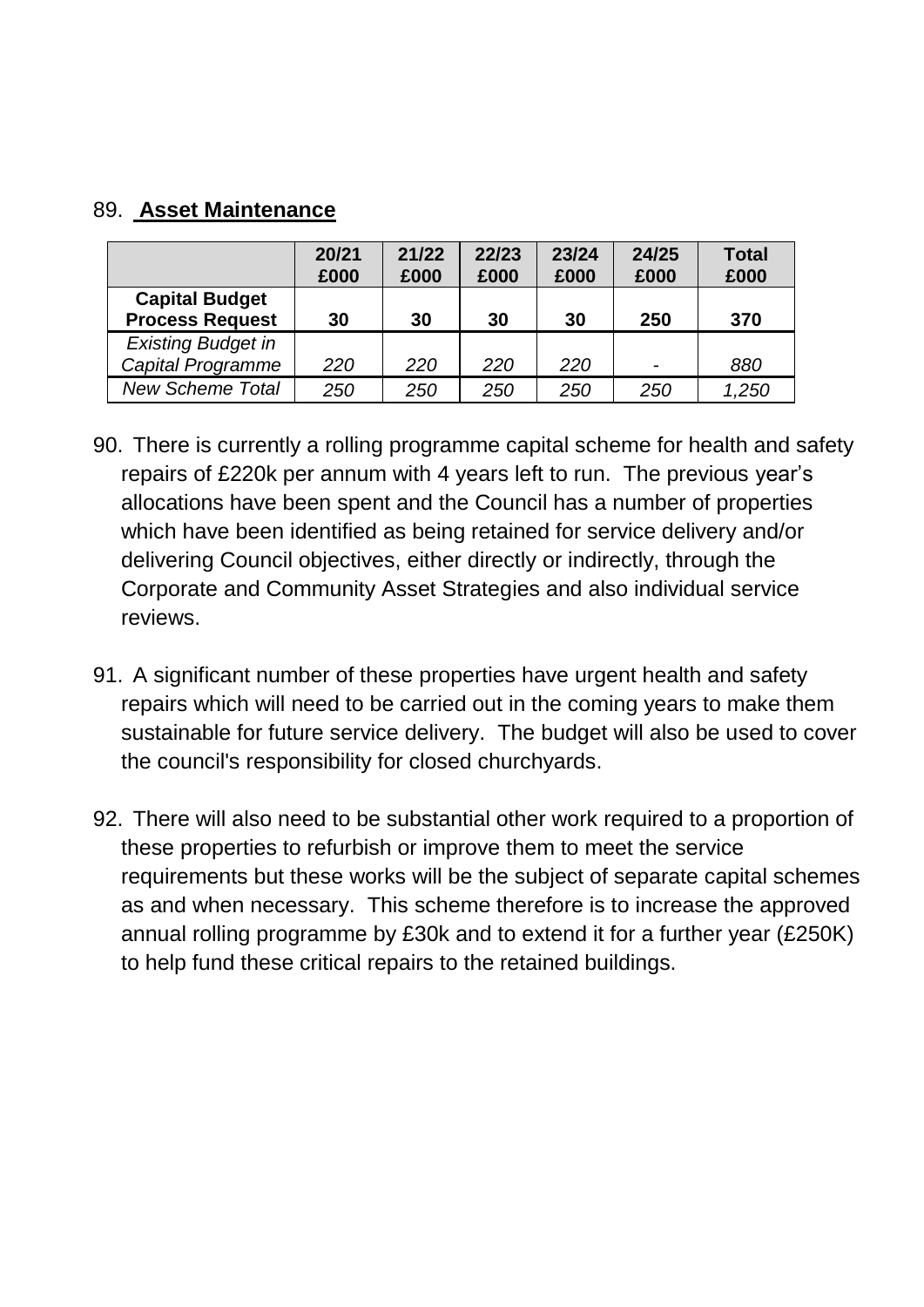| 93. Carbon Reduction - Energy Efficiency |  |  |  |  |  |
|------------------------------------------|--|--|--|--|--|
|------------------------------------------|--|--|--|--|--|

|                                                 | 20/21<br>£000  | 21/22<br>£000  | 22/23<br>£000  | 23/24<br>£000  | 24/25<br>£000 | <b>Total</b><br>£000 |
|-------------------------------------------------|----------------|----------------|----------------|----------------|---------------|----------------------|
| <b>Capital Budget</b><br><b>Process Request</b> | $\blacksquare$ | $\blacksquare$ | $\blacksquare$ | $\blacksquare$ | 250           | 250                  |
| <b>Existing Budget in</b>                       |                |                |                |                |               |                      |
| Capital Programme                               | 250            | 250            | 250            | 250            |               | 1,000                |
| <b>New Scheme Total</b>                         | 250            | 250            | 250            | 250            | 250           | 1,250                |

94. This scheme is intended to complement other new or existing capital schemes in order to enable those schemes to deliver higher environmental benefits than may otherwise be the case. These schemes could include building of new homes, carbon reductions schemes benefitting existing property assets or specific projects such as Castle Gateway.

#### 95. **Disabled Facilities Grant**

|                           | 20/21<br>£000  | 21/22<br>£000 | 22/23<br>£000  | 23/24<br>£000 | 24/25<br>£000 | <b>Total</b><br>£000 |
|---------------------------|----------------|---------------|----------------|---------------|---------------|----------------------|
| <b>Capital Budget</b>     |                |               |                |               |               |                      |
| <b>Process Request</b>    | $\blacksquare$ |               | $\blacksquare$ |               | 475           | 475                  |
| <b>Existing Budget in</b> |                |               |                |               |               |                      |
| Capital Programme         | 475            | 475           | 475            | 475           |               | 1,900                |
| <b>New Scheme Total</b>   | 475            | 475           | 475            | 475           | 475           | 2,375                |

96. This scheme is to continue to allow the payment of mandatory disabled facilities grants (DFGs ) in line with statutory requirements (The Housing Grants, Regeneration and Construction Act 1996) and our policies last reviewed in July 2017. The DFG rolling programme enables older and disabled persons to remain safely in their own home and maximised their independence. The funding also ensures the delivery of the falls prevention service aimed providing early intervention in residents home looking to reduce the risk of falling by assessing the home, the environment and the person . Both programmes directly contribute towards the Better Care Fund objectives by preventing, reducing and delaying the need for NHS and Adult Social Care Services.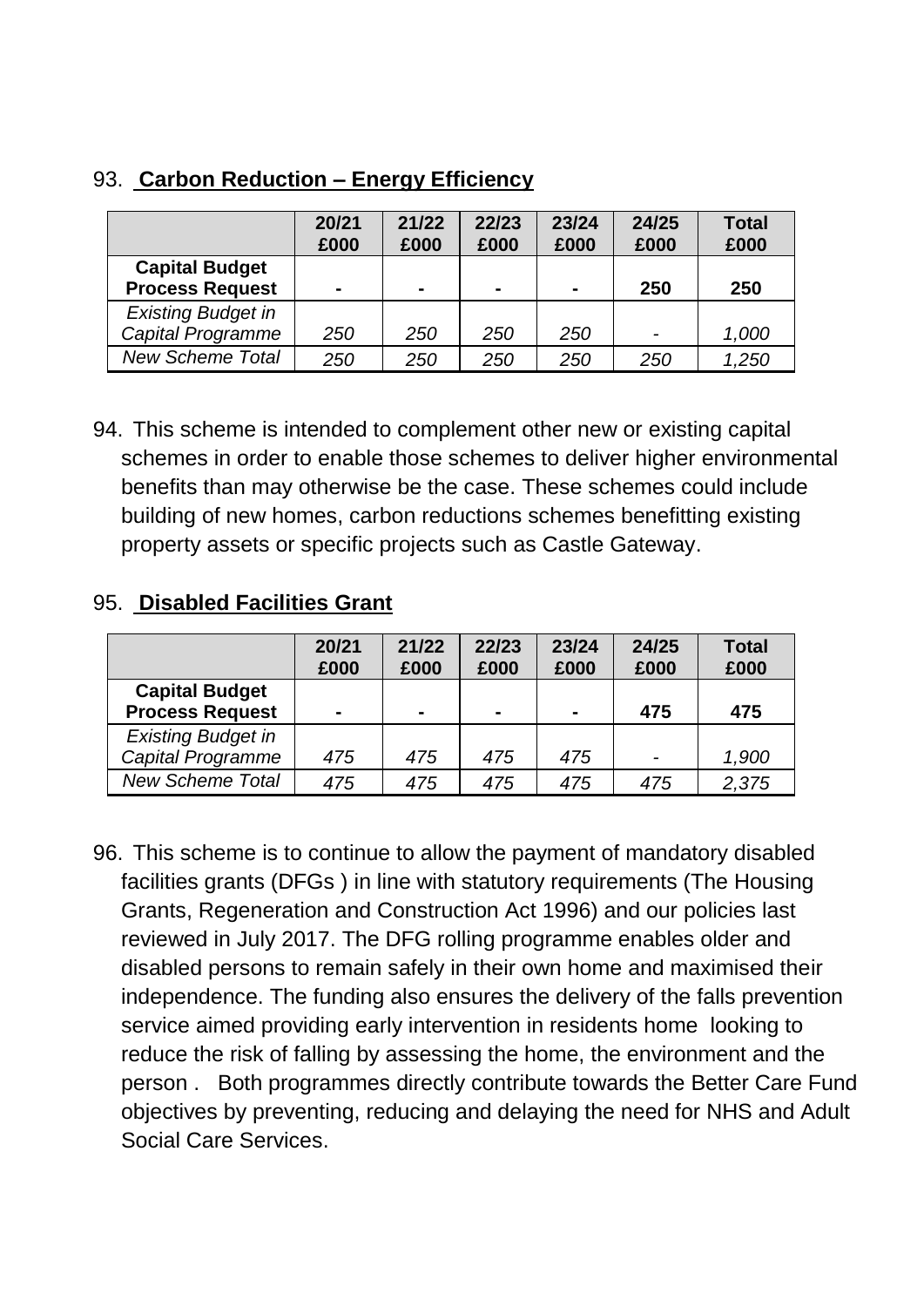# 97. **Disability Support Budget**

|                           | 20/21<br>£000 | 21/22<br>£000 | 22/23<br>£000  | 23/24<br>£000 | 24/25<br>£000 | <b>Total</b><br>£000 |
|---------------------------|---------------|---------------|----------------|---------------|---------------|----------------------|
| <b>Capital Budget</b>     |               |               |                |               |               |                      |
| <b>Process Request</b>    | -             |               | $\blacksquare$ | $\sim$        | 260           | 260                  |
| <b>Existing Budget in</b> |               |               |                |               |               |                      |
| Capital Programme         | 220           | 230           | 240            | 250           |               | 940                  |
| <b>New Scheme Total</b>   | 220           | 230           | 240            | 250           | 260           | 1,200                |

- 98. This extension request is to continue to provide assistance for disabled vulnerable customers who need financial help. The help comes through the form of grants and top up loans to help disabled vulnerable adults and parents with disabled children to provide cost effective adaptations in their homes to ensure that they continue to live and maintain their independence. The help covers the shortfall between the cost of the eligible work and the mandatory disabled facilities grant, or to purchase a more suitable home where it is more cost effective than to adapt the current home and the relocation expenses. Given the increasing number of elderly and the increasing life expectancy of children with complex needs there is a need to increase funding year on year.
- 99. The funding directly contributes the priorities of the BCF and Council by preventing, reducing and delaying the need for NHS and Adult Social Care Services.

|                           | 20/21<br>£000  | 21/22<br>£000 | 22/23<br>£000  | 23/24<br>£000 | 24/25<br>£000 | <b>Total</b><br>£000 |
|---------------------------|----------------|---------------|----------------|---------------|---------------|----------------------|
| <b>Capital Budget</b>     |                |               |                |               |               |                      |
| <b>Process Request</b>    | $\blacksquare$ | ۰             | $\blacksquare$ | -             | 147           | 147                  |
| <b>Existing Budget in</b> |                |               |                |               |               |                      |
| Capital Programme         | 131            | 135           | 139            | 143           |               | 548                  |
| <b>New Scheme Total</b>   | 131            | 135           | 139            | 143           | 147           | 695                  |

### 100. **Major items of disability equipment**

101. This scheme is to extend the current scheme whereby CYC provide equipment to vulnerable individuals which enables them to remain in their own homes and live in the community. This fitting, delivery, maintenance etc of equipment is undertaken by Be Independent but the equipment remains CYC's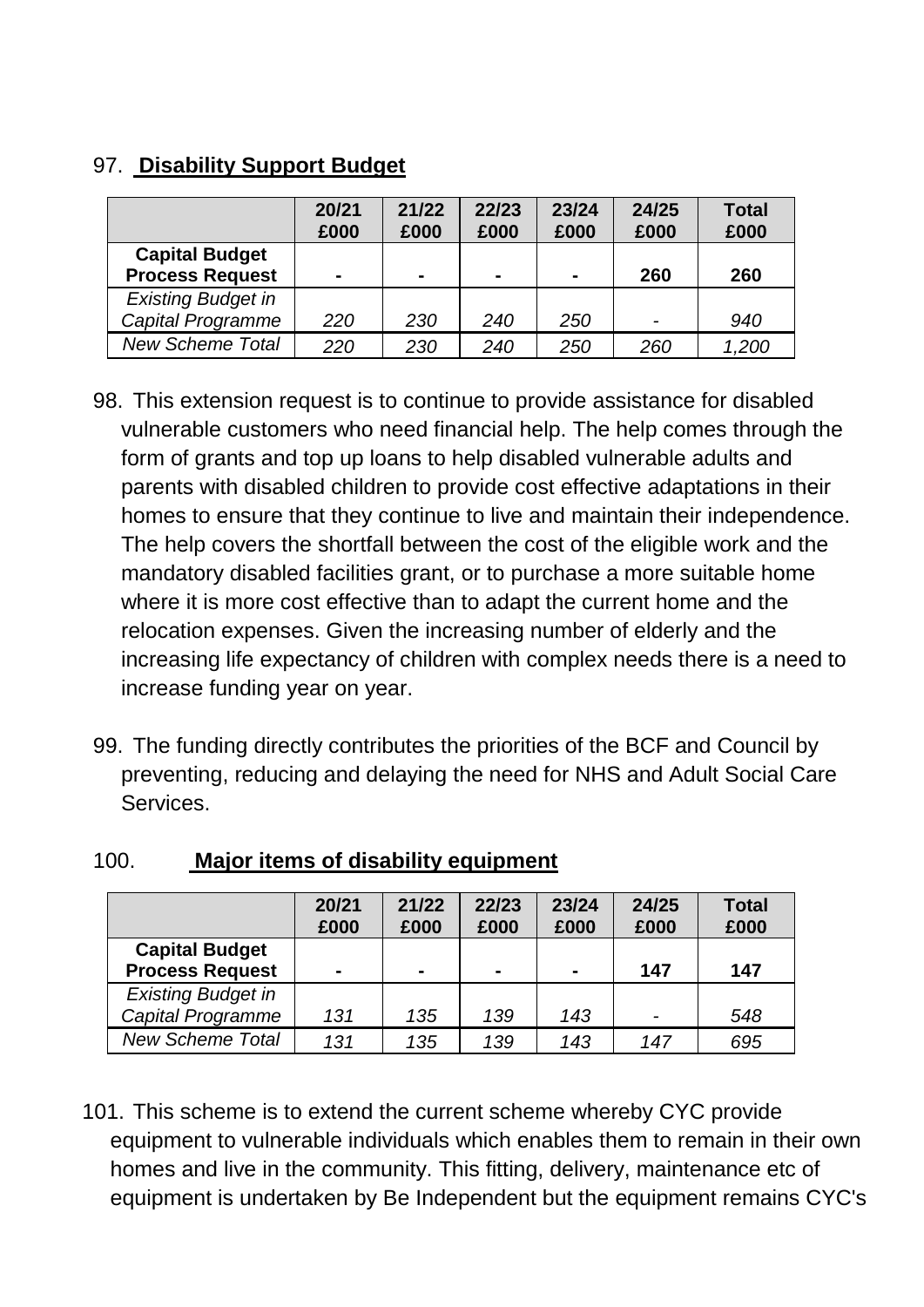property and the approval for the purchase of these major items is given by CYC staff. Timely supply of equipment is an essential component of prevention and enabling people to continue to live safely in their own homes. It also contributes to successful community reablement and is a key component of hospital discharge packages. The Audit Commission report "Fully Equipped 2002: Assisting Independence" evidences that saving in ongoing care of £30k was made on a £14k investment in equipment, approximately a 2:1 return.

102. Keeping people at home, in their communities is crucial for the individual's long term wellbeing but also the financial sustainability of the authority as long term formal care is significantly more expensive than the one off investment in equipment.

|                           | 20/21 | 21/22 | 22/23          | 23/24 | 24/25 | <b>Total</b> |
|---------------------------|-------|-------|----------------|-------|-------|--------------|
|                           | £000  | £000  | £000           | £000  | £000  | £000         |
| <b>Capital Budget</b>     |       |       |                |       |       |              |
| <b>Process Request</b>    | -     |       | $\blacksquare$ |       | 275   | 275          |
| <b>Existing Budget in</b> |       |       |                |       |       |              |
| <b>Capital Programme</b>  | 444   | 251   | 259            | 267   |       | 1,221        |
| <b>New Scheme Total</b>   | 444   | 251   | 259            | 267   | 275   | 1,496        |

### 103. **Telecare Equipment**

- 104. This scheme is to extend the current scheme funding Telecare equipment into 23/24. Keeping people at home, in their communities is crucial for the individual's long-term wellbeing but also the financial sustainability of the authority as long term formal care is significantly more expensive than the one off investment in equipment.
- 105. Under this scheme sensors will continue to be installed in vulnerable customers' homes to deal with specific assessed risks. The sensors will be linked to our Community Alarm system and trigger alerts automatically given a programmed set of circumstances, ensuring speedy response from the warden service. These pieces of equipment provide customers with peace of mind and 24 hour monitoring of their circumstances. In some cases, the provision of telecare equipment can prevent a move to residential care and can provide monitoring so that smaller care packages can be commissioned. Telecare allows more people to be looked after at a lower cost and several studies have shown its cost effectiveness.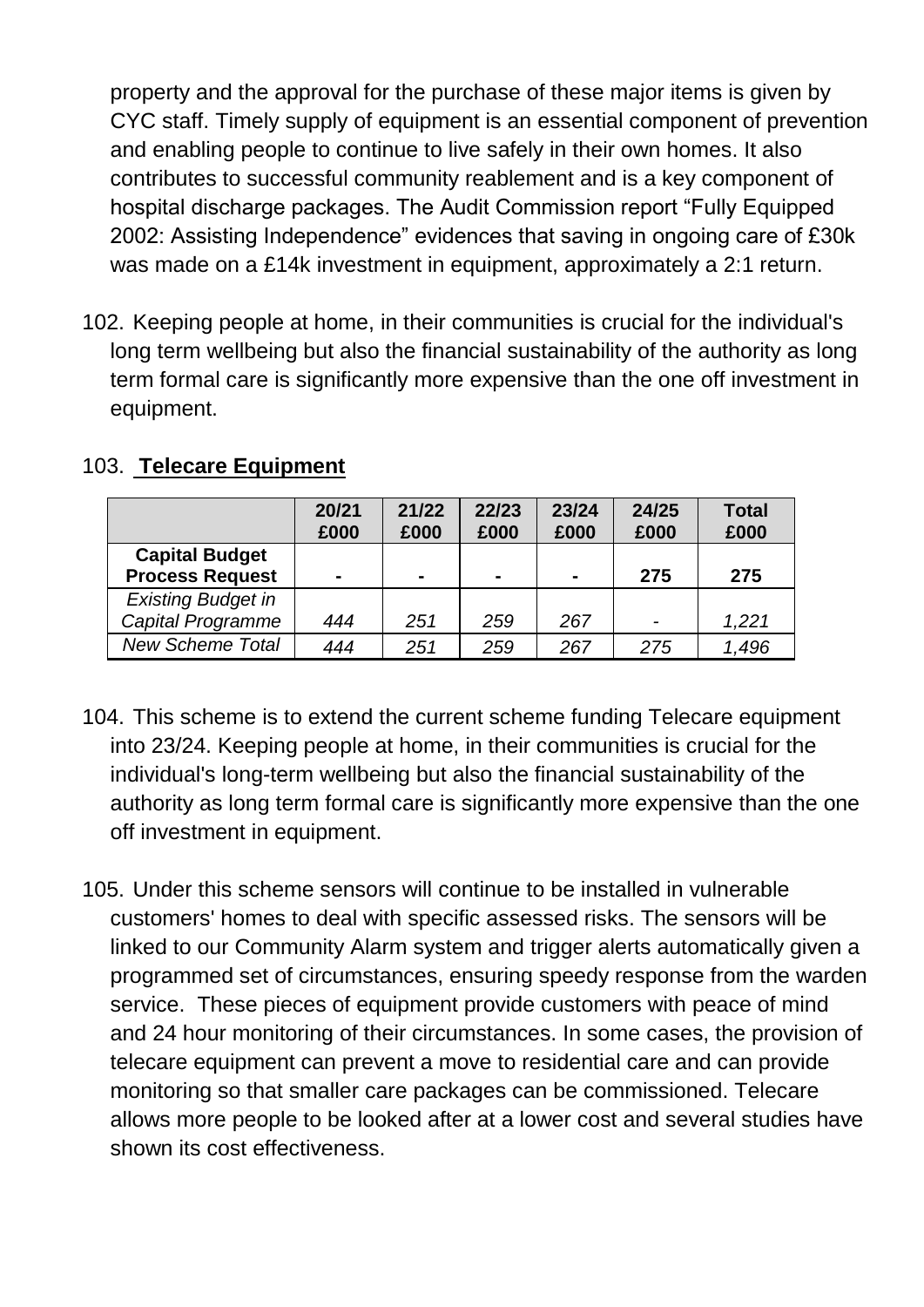#### 106. **ICT Rolling Programme**

|                                                 | 20/21<br>£000 | 21/22<br>£000 | 22/23<br>£000 | 23/24<br>£000 | 24/25<br>£000 | <b>Total</b><br>£000 |
|-------------------------------------------------|---------------|---------------|---------------|---------------|---------------|----------------------|
| <b>Capital Budget</b><br><b>Process Request</b> | 100           | 450           | 350           | 350           | 2,420         | 3,670                |
| <b>Existing Budget in</b>                       |               |               |               |               |               |                      |
| Capital Programme                               | 1,535         | 1,870         | 2.070         | 2.070         |               | 7,545                |
| <b>New Scheme Total</b>                         | 1,635         | 2,320         | 2,420         | 2,420         | 2,420         | 11,215               |

- 107. Since the establishment of the ICT 5 year development plan, the demands for digital services across the Council's frontline services has increased significantly. In addition the general cost of digital services, applications and ICT infrastructure has increased and so this scheme reflects a review of these increased costs over the next 5 years. All of this is in line with the planned ICT schemes over the next 5 years. The increase in the capital programme from years 21/22 onwards by £250k reflects this increased demand. The final year 2024/25 is the next year in the ICT rolling programme and is in line with previous years.
- 108. This scheme includes £100k per annum in year 1 & 2 to fund improvements to records management.

|                           | 20/21 | 21/22 | 22/23          | 23/24 | 24/25 | <b>Total</b> |
|---------------------------|-------|-------|----------------|-------|-------|--------------|
|                           | £000  | £000  | £000           | £000  | £000  | £000         |
| <b>Capital Budget</b>     |       |       |                |       |       |              |
| <b>Process Request</b>    | 1,000 |       | $\blacksquare$ | -     |       | 1,000        |
| <b>Existing Budget in</b> |       |       |                |       |       |              |
| Capital Programme         | 562   | -     |                |       |       | 562          |
| <b>New Scheme Total</b>   | 1,562 |       |                |       |       | 1,562        |

#### 109. **City Centre Access Measures**

110. As reported to Executive in August 2019 work is ongoing to progress implementation of hostile vehicle rated measures. The report indicated that further funding might be required in addition to the existing budget to deliver the permanent security measures. Based on current estimates the measures will require a further £1m investment.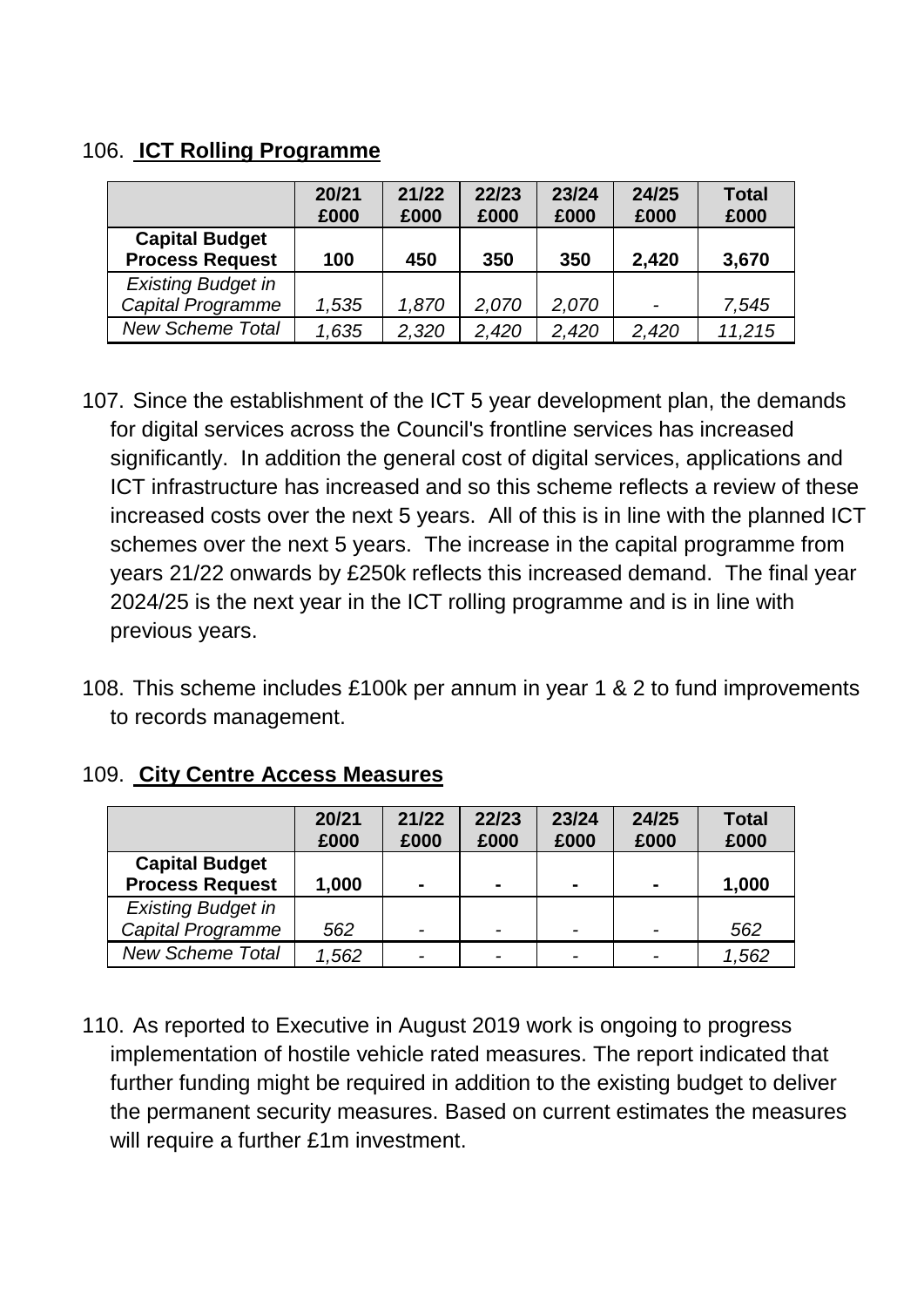# 111. **Project Support Fund**

|                           | 20/21<br>£000 | 21/22<br>£000 | 22/23<br>£000  | 23/24<br>£000  | 24/25<br>£000            | <b>Total</b><br>£000 |
|---------------------------|---------------|---------------|----------------|----------------|--------------------------|----------------------|
| <b>Capital Budget</b>     |               |               |                |                |                          |                      |
| <b>Process Request</b>    | -             |               | $\blacksquare$ | $\blacksquare$ | 200                      | 200                  |
| <b>Existing Budget in</b> |               |               |                |                |                          |                      |
| <b>Capital Programme</b>  | 200           | 200           | 200            | 200            | $\overline{\phantom{0}}$ | 800                  |
| <b>New Scheme Total</b>   | 200           | 200           | 200            | 200            | 200                      | 1,000                |

- 112. This scheme provides provision to allow professional advice (primarily legal but also including finance and asset management) to be provided to support the successful delivery of bringing new assets into operation. Due to the difficulties in accurately estimating in full the required professional input at project inception it is felt the fund best sits separate to specific schemes and under the control of the Director of Customer & Corporate Services so it can be allocated to the most appropriate schemes.
- 113. All such costs incurred will be closely monitored and controlled within Customer and Corporate Services to ensure that the advice provided and charged for is directly attributable to bringing the new asset into use and permissible under the necessary guidance. As part of the annual financing activities of the Council at year end all such costs will be allocated to the specific scheme to which they were incurred (along with the supporting budget).
- 114. The budget will include a dedicated role that will oversee the project and programme management process across the Council covering primarily major capital projects. The remainder will be used to support financial and legal support across a number of specific major projects the Council is currently developing, specifically;
	- York Central
	- Castle/Piccadilly
	- York Outer ring road
	- Older Persons Programme.